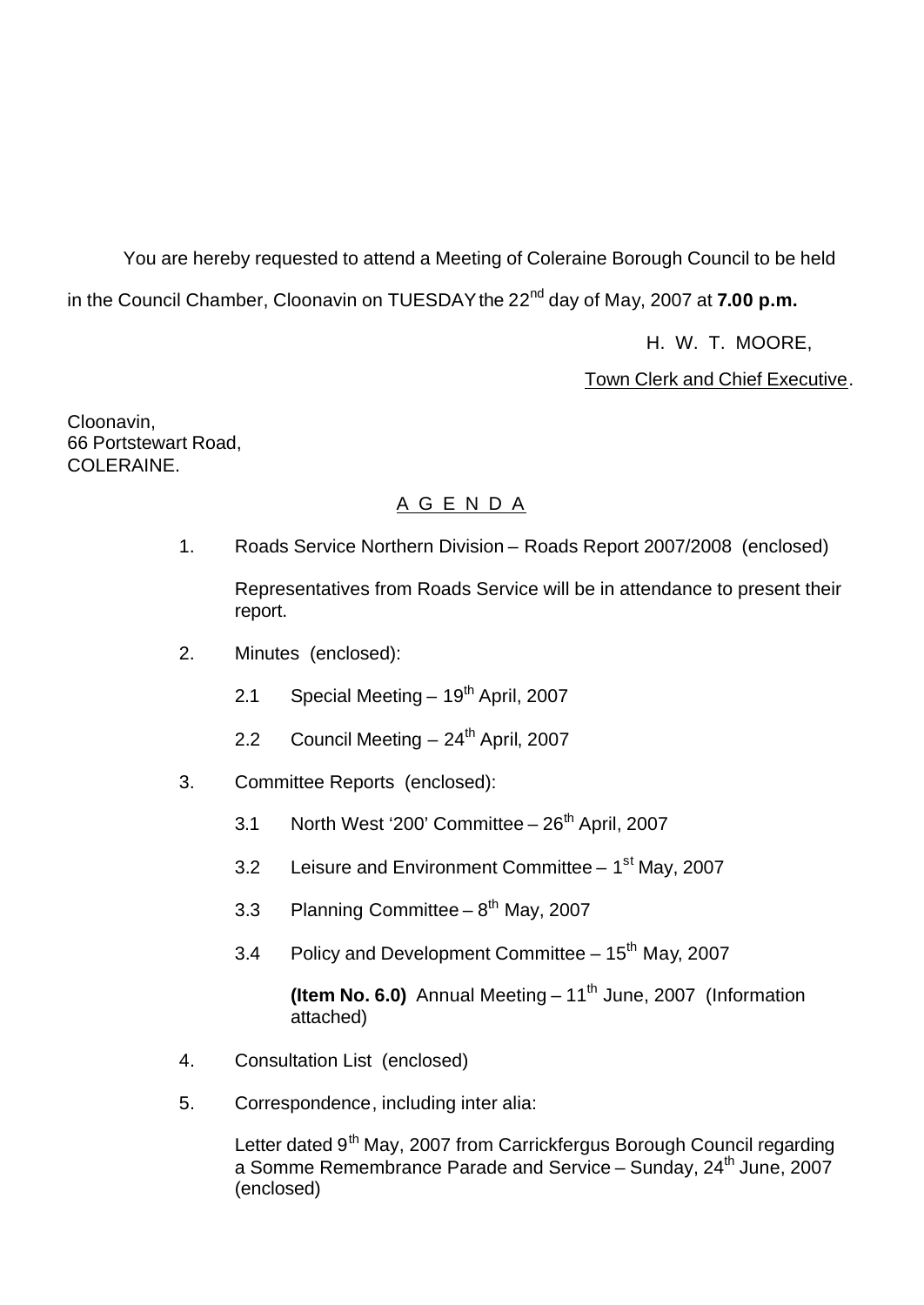6. Documents for Sealing

# **Enclosed for Information:**

- (i) Minutes of the Northern Health and Social Services Council dated  $4<sup>th</sup>$  April, 2007
- (ii) Crimestoppers Northern Ireland 10<sup>th</sup> Anniversary Newsletter

To: Each Member of Council. To: Each Member of Council.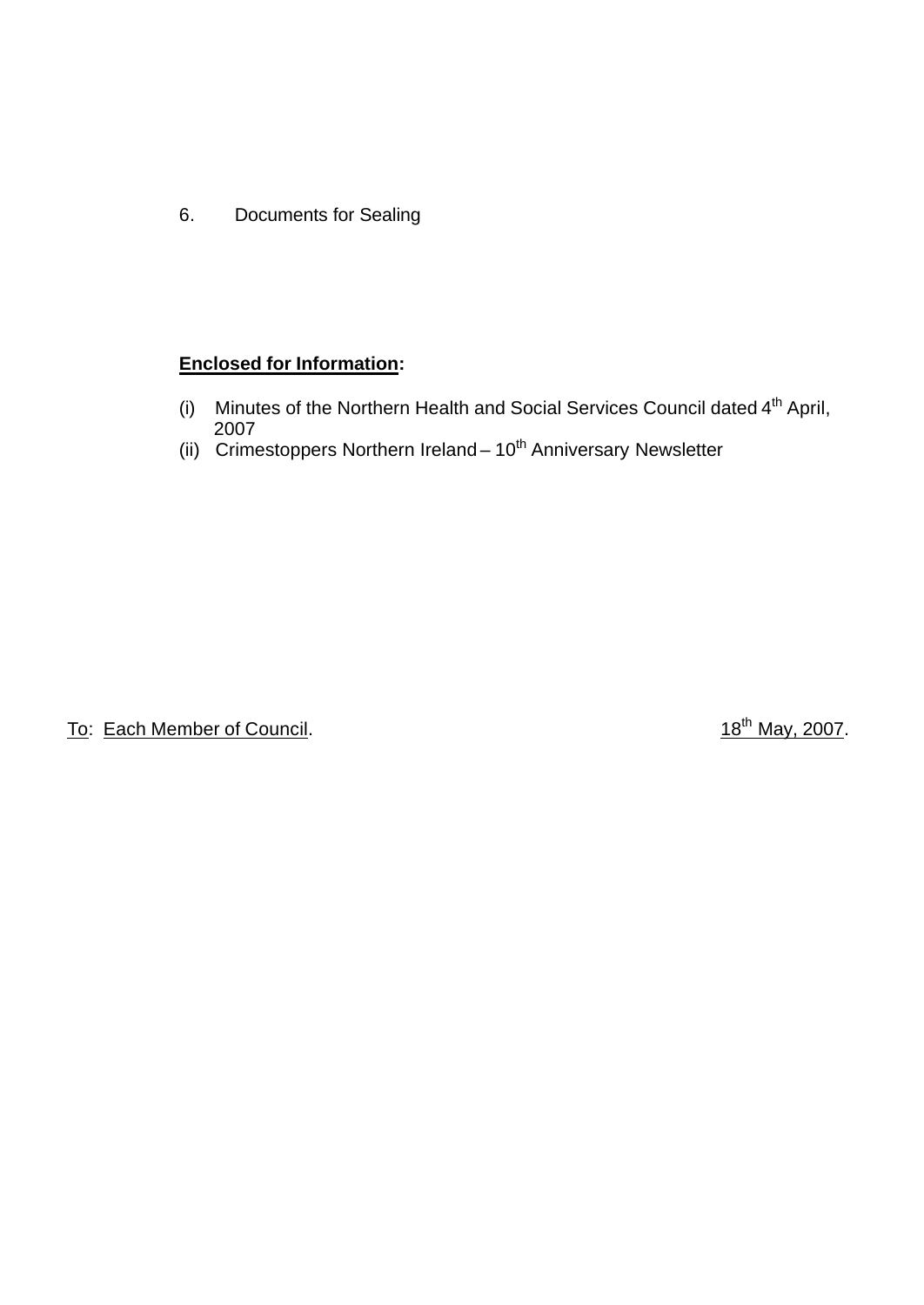#### **SPECIAL MEETING**

# **19th April, 2007.**

**Convened:** To consider the design scheme for the Market Yard Project including Coleraine Regional Museum, prior to submission of Stage One Bid to Heritage Lottery Fund.

**Present:** The Mayor, Councillor W. A. King, in the Chair

The Deputy Mayor, Councillor Mrs. E. P. Fielding

#### **Aldermen**

E. T. Black (Mrs.) W. J. McClure W. T. Creelman

#### **Councillors**

| J. M. Bradley         | <b>B.</b> Leonard |
|-----------------------|-------------------|
| O. M. Church (Mrs.)   | G. L. McLaughlin  |
| <b>B.</b> Fitzpatrick | R. A. McPherson   |
| S. Gilkinson          | A. McQuillan      |
| E. A. Johnston (Mrs.) |                   |

**Officers in <b>Director of Leisure Services**, Director of Technical Services, **Attendance**: Causeway Museum Service Officer and Administrative Assistant

**Apologies**: Aldermen Mrs. Hickey and McClarty, Councillors Barbour and Hillis

The Mayor welcomed everyone to the meeting and introduced the Consultants:

John Tuomey and Mark Grehan, O'Donnell & Tuomey Architects Jamie Couth, Purcell Miller Tritton Richard Houghton, Houghton Kneale Designs John Murray and Ralph Thom, Cyril Sweett Quantity Surveyors Edith Blennerhassett, Buro Happold Service Engineers

The Director of Leisure Services gave a brief review of the project and the Causeway Museum Service Officer updated members on the Community Consultation.

The Consultants presented members with their proposals for the Market Yard scheme including:

- The outline of the Capital Project
- Interpretative design scheme
- Conservation of the Market Yard

The Director of Leisure Services advised members on the project costs.

The Consultants and Director of Leisure Services then answered members' questions.

It was proposed by Councillor McQuillan and seconded by Alderman Mrs. Black:

That Council accept the design scheme for the Market Yard Project, including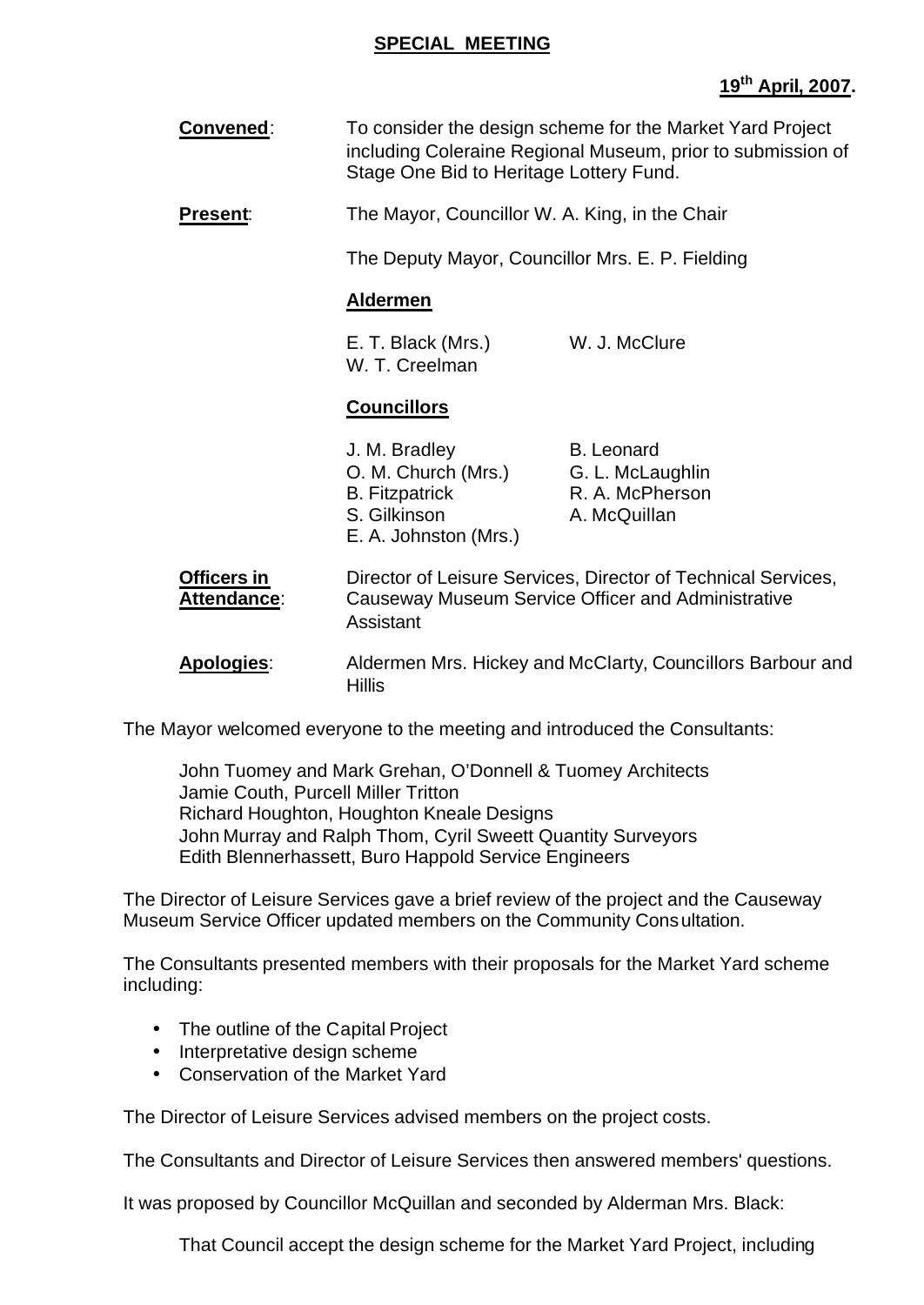Coleraine Regional Museum and submit it to the Stage One Bid of the Heritage Lottery Fund.

On being put to the meeting, the proposal was carried with 13 votes for and none against.

The Mayor thanked the Consultants for their presentation.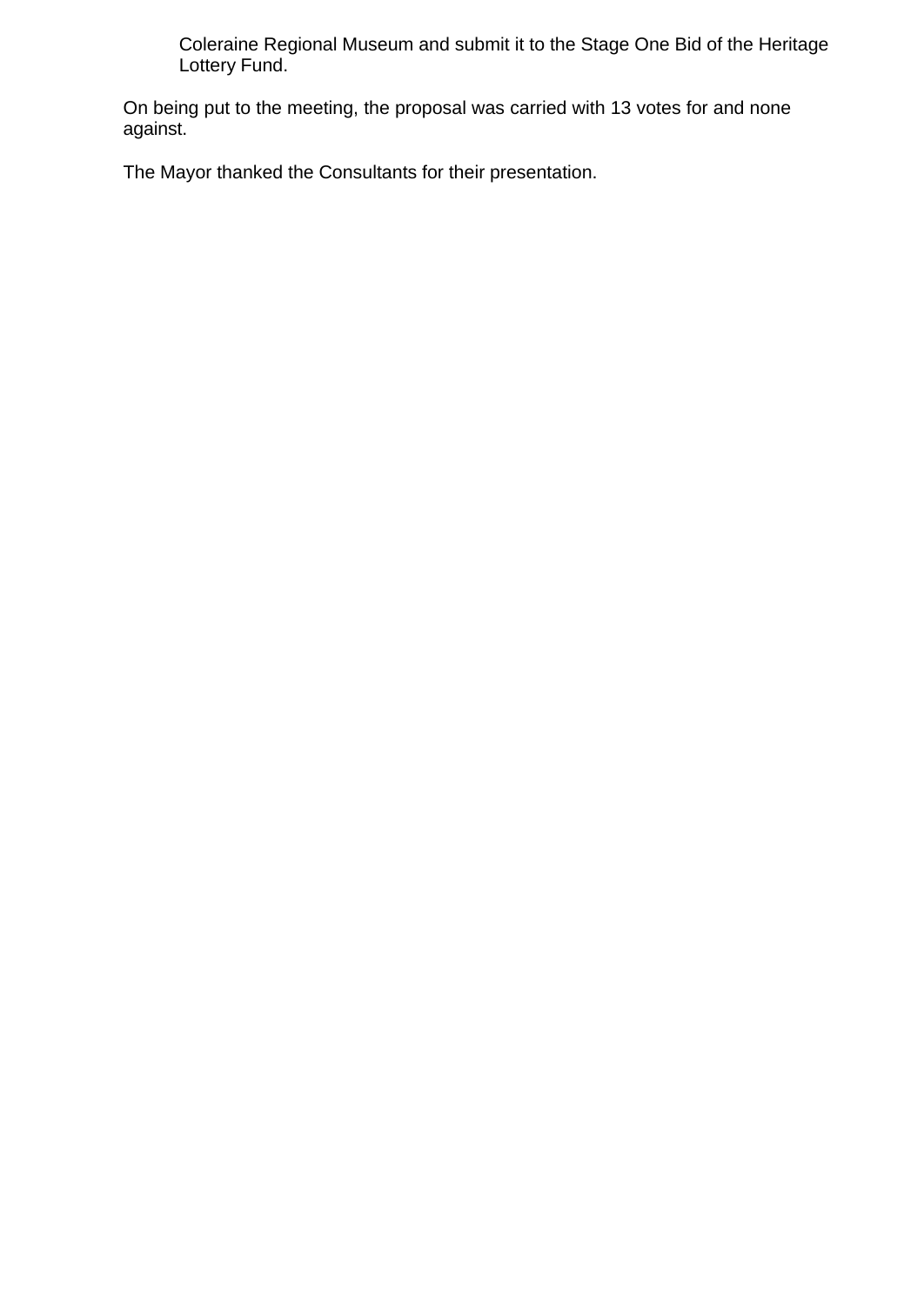#### **COUNCIL MEETING**

Minutes of proceedings of Coleraine Borough Council held in the Council Chamber, Cloonavin, on Tuesday, 24<sup>th</sup> April, 2007 at 7.30 p.m.

- **Convened:** As per Notice attached
- **Present:** The Deputy Mayor, Councillor E. P. Fielding (Mrs.), in the Chair

#### **Aldermen**

| E. T. Black (Mrs.)  | D. McClarty   |
|---------------------|---------------|
| W. T. Creelman      | W. J. McClure |
| M. T. Hickey (Mrs.) |               |

#### **Councillors**

| C. S. Alexander (Ms.) | <b>B.</b> Fitzpatrick |
|-----------------------|-----------------------|
| D. D. Barbour         | S. Gilkinson          |
| J. M. Bradley         | E. A. Johnston (Mrs.) |
| O. M. Church (Mrs.)   | <b>B.</b> Leonard     |
| A. S. Cole            | G. L. McLaughlin      |
| J. J. Dallat          | R. A. McPherson       |
| T J. Deans            | A. McQuillan          |
|                       |                       |

| <b>Officers in</b> | Town Clerk and Chief Executive (Items 1.0 – 12.0), Director |
|--------------------|-------------------------------------------------------------|
| Attendance:        | of Technical Services, Director of Corporate Services,      |
|                    | Director of Environmental Health, Director of Leisure       |
|                    | Services, Leisure Services Officer (Facilities),            |
|                    | Administrative Officer and Administrative Assistant         |
|                    |                                                             |

**Apologies:** The Mayor and Councillor Hillis

#### **1.0 SYMPATHY**

The Deputy Mayor conveyed members' sympathy to Alderman Mrs. Black following the death of her brother-in-law.

#### **2.0 MINUTES**

The Minutes of the Council Meeting of 27<sup>th</sup> March, 2007 were confirmed and signed.

#### **3.0 COMMITTEE REPORTS**

| 3.1   | Leisure and Environment<br>Committee | Alderman Mrs. Black, moved the adoption<br>of the Leisure and Environment Committee<br>Report; this was duly seconded by Councillor<br>Barbour.               |
|-------|--------------------------------------|---------------------------------------------------------------------------------------------------------------------------------------------------------------|
|       | Matters arising:                     |                                                                                                                                                               |
| 3.1.1 | <b>Global Day of Prayer</b>          | In response to a query, the Director of Leisure<br>Services confirmed that the mobile stage would<br>be sited to the rear of the Town Hall for this<br>event. |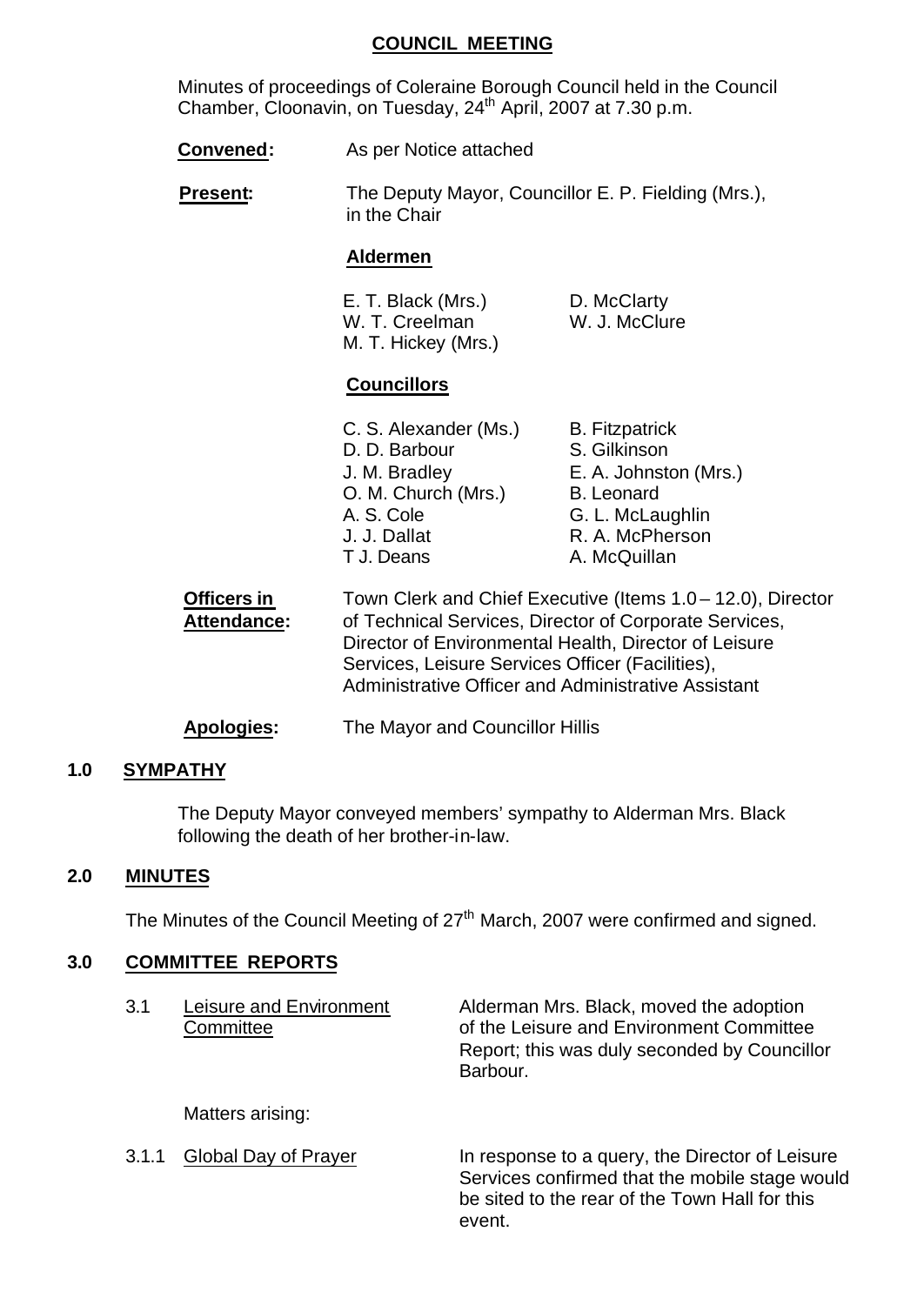3.1.2 Caravan Parks - The Deputy Mayor welcomed Mr. B. Wilsdon Security of Tenure **and Mr. V. Gwilliam, spokespersons for Carrick** Dhu and Juniper Hill Caravan Associations, who were in attendance to explain the caravan owners' concerns regarding site tenure.

> The representatives thanked members for the opportunity to address the meeting. They referred to Council's decision in February 2006 to retain management of the two sites and the caravan owners' efforts since then to secure tenure beyond one year. They requested Council to consider granting a security of tenure for ten years on the basis that the caravan owners had accepted a significant rent increase, that there was a general feeling of uncertainty amongst the caravan owners and that there was a continued under occupancy of vans as a result of caravan owners' reluctance to replace vans.

> Responding to a query the Leisure Services Officer (Facilities) provided members with the planned and actual income and expenditure figures, highlighting the total profit which would have been received in the two year period, 06/07 and 07/08, under the leasing scheme and the actual position for the two year period.

The Town Clerk and Chief Executive explained that, whilst Council fully understood the concerns of the caravan owners, there were both legal and audit implications in offering a ten year tenancy, particularly in advance of the Review of Public Administration.

Accordingly, it was agreed, on the proposal of Alderman Mrs. Black, seconded by Councillor Mrs. Church to defer further consideration of the matter pending advice from Council's Solicitor and the Local Government Auditor.

3.1.3 Events Space - The Director of Leisure Services presented The Diamond, Coleraine the draft Code of Practice for The Diamond Events Space and answered a number of questions put to him by members. He undertook to investigate the possibility of siting a large all-weather screen at the front of the Town Hall to transmit events to the main commercial area of the town and to check the level of Public Liability insurance cover required in the Code of Practice and the impact of this requirement on small scale users of the space.

The Committee Report was subsequently adopted.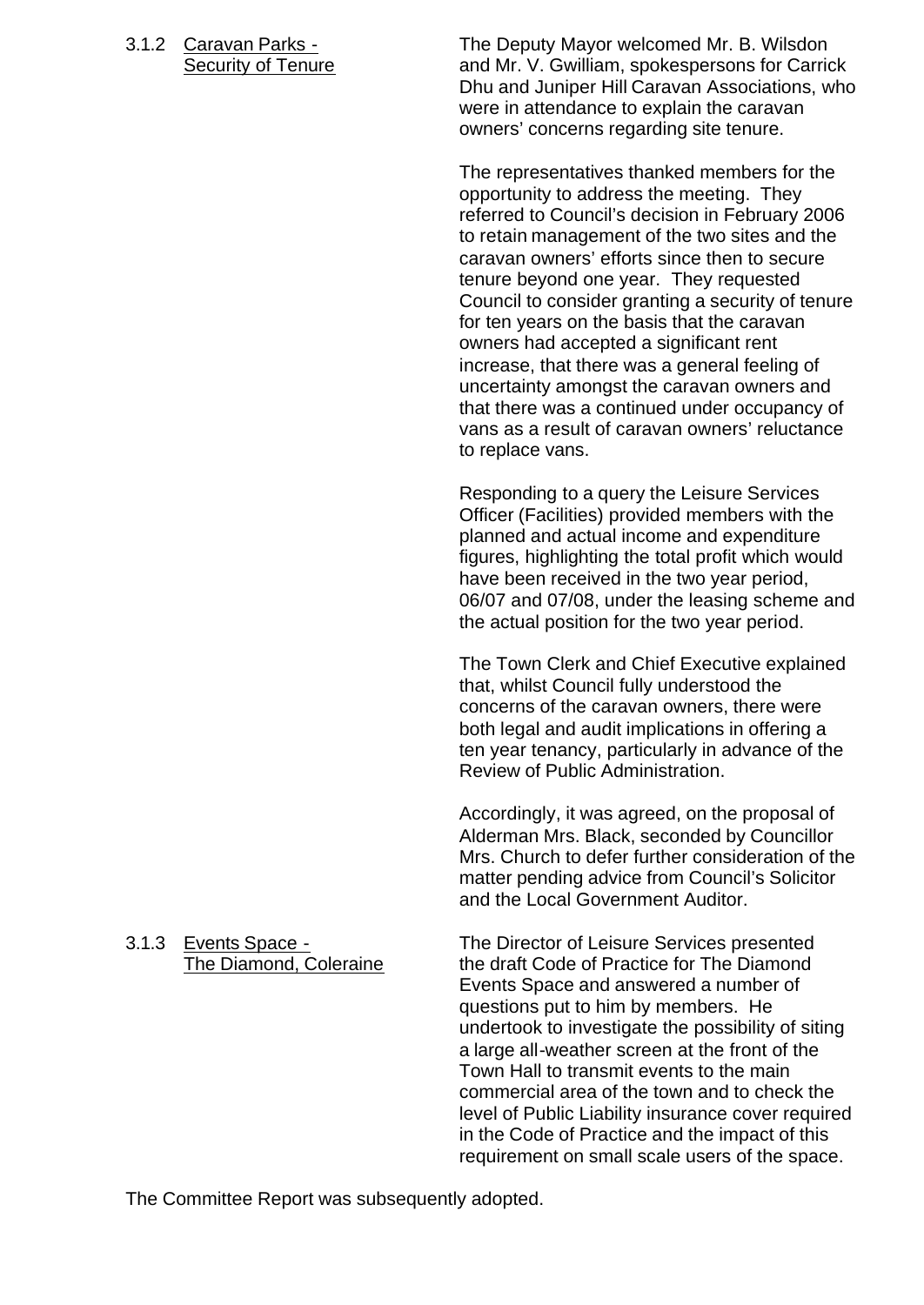| 3.2   | <b>Planning Committee</b>                                                | Councillor Mrs. Church moved the adoption of<br>the Planning Committee Report; this was duly<br>seconded by Councillor Ms. Alexander and<br>agreed.                                                                                                                                                                                                                                                                                                             |
|-------|--------------------------------------------------------------------------|-----------------------------------------------------------------------------------------------------------------------------------------------------------------------------------------------------------------------------------------------------------------------------------------------------------------------------------------------------------------------------------------------------------------------------------------------------------------|
| 3.3   | <b>Policy and Development</b><br>Committee                               | The Chairman, Councillor Mrs. Johnston,<br>moved the adoption of the Policy and<br>Development Committee Report; this was duly<br>seconded by Councillor Barbour.                                                                                                                                                                                                                                                                                               |
|       | Matters arising:                                                         |                                                                                                                                                                                                                                                                                                                                                                                                                                                                 |
| 3.3.1 | <b>Composition of Shortlisting</b><br><b>Panel</b>                       | Members noted that the composition of the<br>shortlisting panel should be made up as follows:                                                                                                                                                                                                                                                                                                                                                                   |
|       |                                                                          | The Chair of the Policy and Development<br>Committee<br>One member from the DUP<br>One member from the SDLP                                                                                                                                                                                                                                                                                                                                                     |
| 3.3.2 | <b>The Hermit's Cottage</b>                                              | In response to a member's query regarding the<br>possibility of Council deferring the current legal<br>action to allow officers to have further<br>discussions on outstanding issues with the<br>owner, the Town Clerk and Chief Executive<br>stated that the Head of Administrative Services<br>had advised the owner of the works required by<br>Council and the current process would not<br>preclude further discussions in advance of any<br>legal action. |
| 3.3.3 | Advertisement                                                            | Discussion took place on the newspapers to be<br>used to advertise the post of Town Clerk and<br>Chief Executive and it was proposed by<br><b>Councillor Dallat and seconded by Councillor</b><br>McLaughlin:                                                                                                                                                                                                                                                   |
|       |                                                                          | That, in addition to the Belfast<br>Telegraph, the News Letter and the Irish<br>News, the advertisement should be<br>placed in the Irish Times.                                                                                                                                                                                                                                                                                                                 |
|       |                                                                          | On being put to the vote the proposal was lost<br>by five votes for and thirteen votes against.                                                                                                                                                                                                                                                                                                                                                                 |
| 3.3.4 | Tender - Evaluation of<br><b>Economic Development</b><br><b>Strategy</b> | Consideration was given to the report of the<br>Town Clerk and Chief Executive (previously<br>supplied) on the scoring of the tenders for the<br>evaluation of the Economic Development<br>Strategy and it was agreed that the contract be<br>awarded to FCS McClure Watters.                                                                                                                                                                                   |

The Committee Report was subsequently adopted.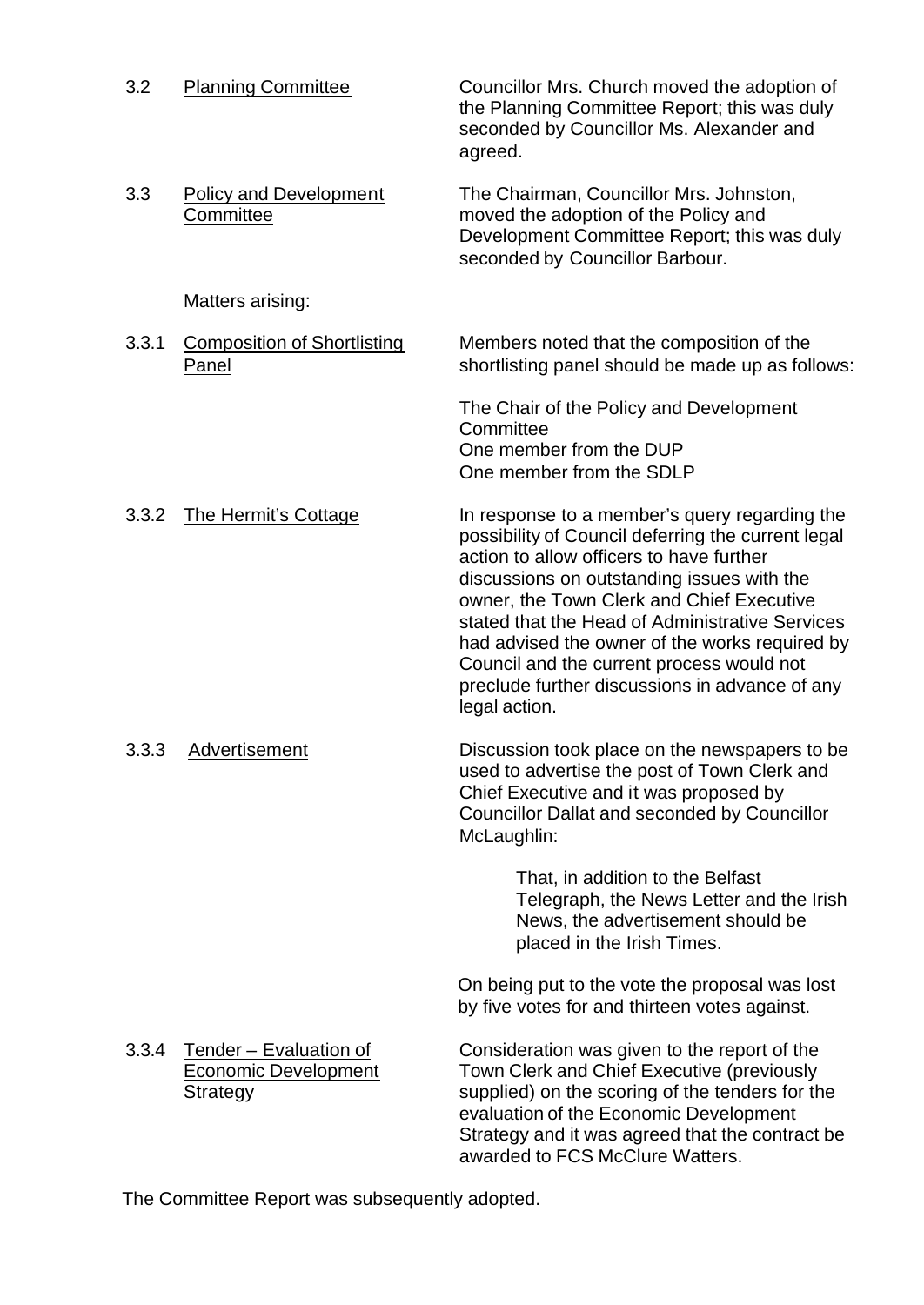#### **4.0 REPAIRS TO CLOONAVIN**

Responding to a query from a member it was agreed that officers would prepare a report on ongoing repairs to Cloonavin since its construction and the costs incurred to date.

#### **5.0 DATE AND TIME OF ANNUAL MEETING**

It was agreed that the Annual Meeting be held on Monday,  $11<sup>th</sup>$  June, 2007 at 7.30 p.m.

#### **6.0 CONSULTATION LIST**

The following consultation papers had been received and were available for members who wished to consider making a response:

1. Northern Ireland Authority for Utility Regulation – Consultation on Proposed Licence Modifications to the Licences for the Conveyance of Gas held by Phoenix Natural Gas Ltd.

Comments due: 18<sup>th</sup> May, 2007

2. Northern Ireland Office – Criminal Law Branch – Consultation on Tightening the Law on the Possession of Non Photographic Visual Depictions of Child Sexual Abuse.

Comments due: 22<sup>nd</sup> June, 2007

3. Department of the Environment – Consultation on Proposals to Allow the Electronic Delivery of Certificates of Motor Insurance.

Comments due: 29<sup>th</sup> June, 2007

4. Northern Ireland Prison Service – Consultation on Child Protection Policy for the Northern Ireland Prison Service.

Comments due: 9<sup>th</sup> July, 2007

#### **7.0 THE ROYAL BRITISH LEGION VE PARADE AND CHURCH SERVICE ARRANGEMENTS**

An invitation was received from the Portstewart Branch of The Royal British Legion inviting members to attend the above event on Sunday,  $6<sup>th</sup>$  May, 2007 at 2.00 p.m. All those wishing to attend were asked to contact the Administrative Officer.

# **8.0 THE SOMME ASSOCIATION - 90TH ANNIVERSARY OF THE BATTLE OF MESSINES**

Read letter from the Somme Association inviting Council representatives to attend a dinner to commemorate the 90<sup>th</sup> Anniversary of the Battle of Messines in the Somme Heritage Centre on Monday, 4<sup>th</sup> June, 2007.

It was agreed that the Mayor and Councillor McPherson attend to represent Council.

#### **9.0 APPOINTMENT OF CHAIRPERSON AND MEMBERS TO NILGOSC**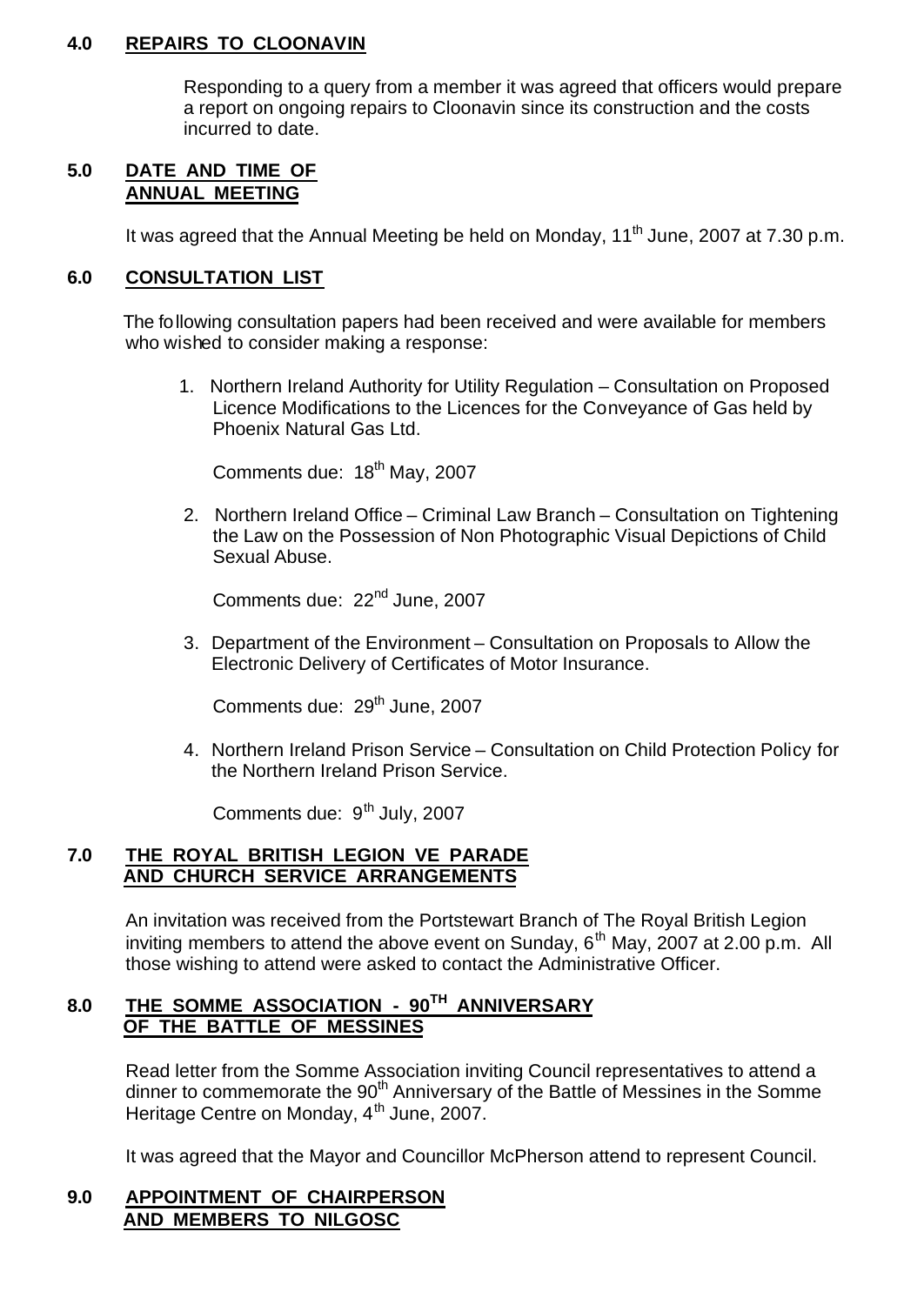Read letter from the Department of the Environment drawing members' attention to the NILGOSC Committee which was due to be re-constituted for a 4 year term with effect from 1<sup>st</sup> October, 2007.

Noted.

# **10.0 CONFERENCE - "BUILDING CAPACITY FOR CHANGE"**

Advance notice was received from the Local Government Training Group, about a major conference examining the capacity building implications of the Review of Public Administration on Tuesday, 22<sup>nd</sup> May, 2007 at the Hilton Hotel, Belfast.

Members wishing to attend were asked to contact the Administrative Officer.

### **11.0 DOCUMENTS TABLED**

- (i) Committee on Standards in Public Life Annual Report of the Committee on Standards in Public Life 2006.
- (ii) Law Reform Advisory Committee Final Report of the Law Reform Advisory Committee for Northern Ireland.
- (iii) International Fund for Ireland Annual Report and Accounts 2006.
- (iv) Department for Social Development of Northern Ireland Review into Affordable Housing - Final Report - Spring 2007.
- (v) Department for Social Development of Northern Ireland Northern Ireland Housing Bulletin - 1<sup>st</sup> October - 31<sup>st</sup> December, 2006.

#### **12.0 DOCUMENTS FOR SEALING**

#### Resolved:

That the following documents be sealed:

1. Cemetery Titles Grant of Rights of Burial – Deeds Register Nos. 3303-3317 (inclusive):

| Agherton    |   |
|-------------|---|
| Ballywillan | 3 |
| Coleraine   | 7 |
| Kilrea      | 0 |
| Portstewart | Δ |

Advanced Deeds – Register Nos. 0173 – 0176 (inclusive):

| Agherton           | 1            |
|--------------------|--------------|
| <b>Ballywillan</b> | $\mathbf{0}$ |
| Coleraine          | 0            |
| Portstewart        | 3            |

2. Lease Coleraine Borough Council and NIE Site for Substation at Tullans Park, Coleraine.

**Counterparts** 

3. Licence and Ice Cream Rights 2007: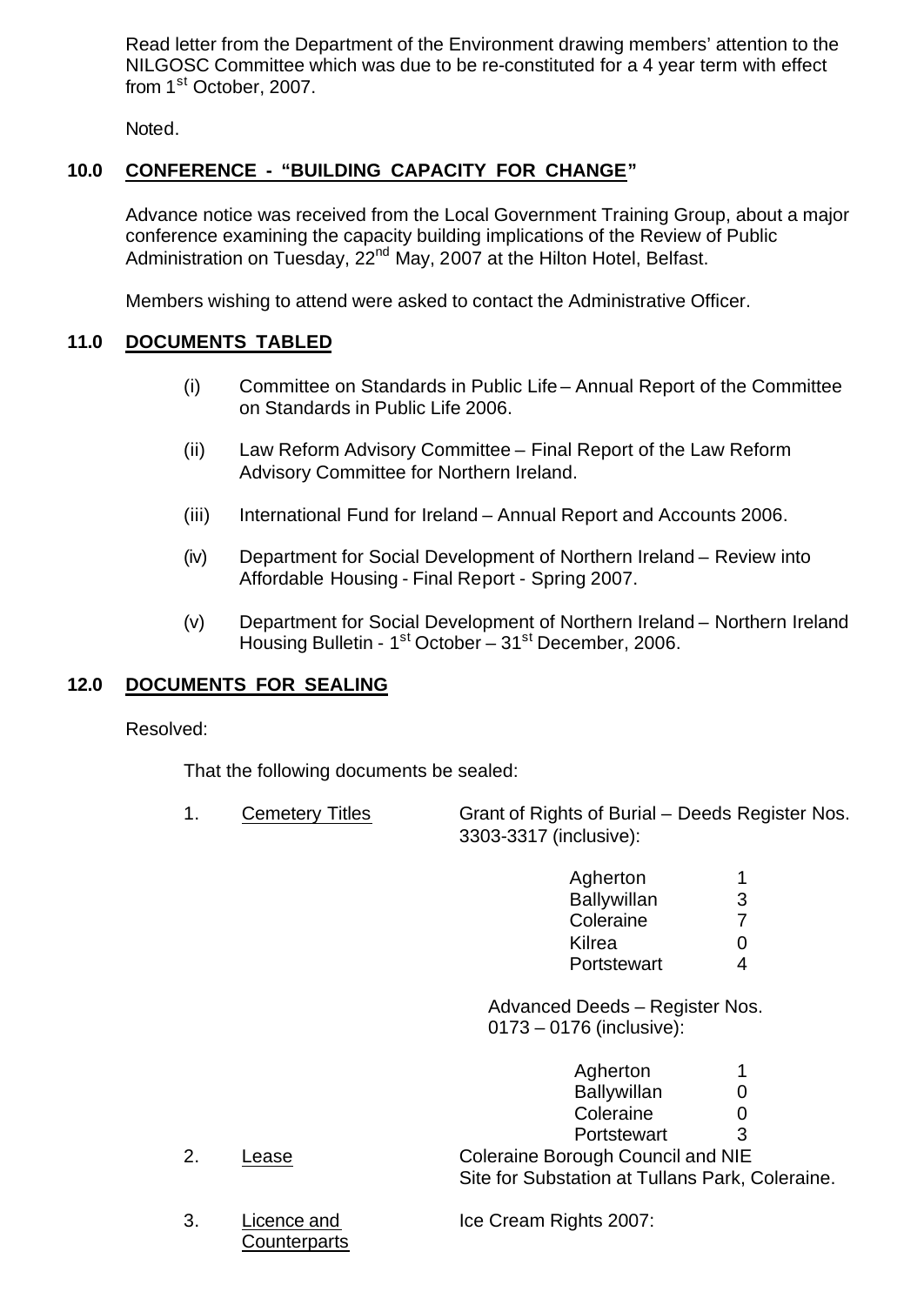West Bay Car Park Council to Mr. P. J. Mullan, 24 Claudy Road, Portglenone

East Strand Car Park Council to Mr. J. Dunbar, 29A Eagry Park, Bushmills

White Rocks Car Park Council to Mr. J. Dunbar, 29A Eagry Park, Bushmills

Portballintrae Car Park Council to Mr. J. Dunbar, 29A Eagry Park, Bushmills

Castlerock Beach and Promenade Council to Mr. & Mrs. I. Pollock, 67 Altikeeragh Road, Castlerock

Downhill Beach Council to Mr. D. O'Kane, 68 Broomhill Park, Coleraine

# **13.0 RECRUITMENT OF TOWN CLERK AND CHIEF EXECUTIVE**

It was proposed by Alderman McClarty, seconded by Councillor Mrs. Johnston and agreed:

That this item be heard 'In Committee'.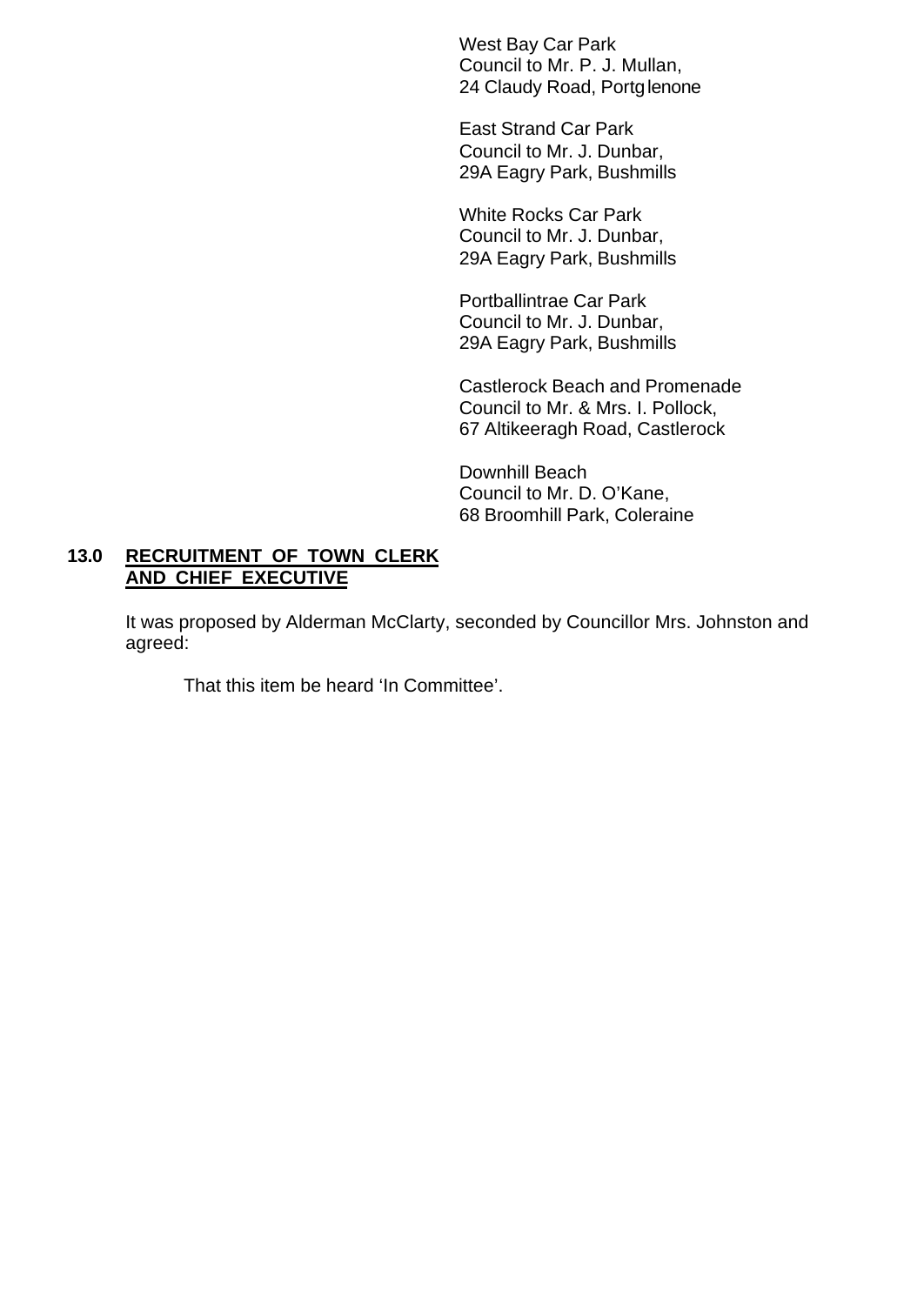#### **NORTH WEST '200' COMMITTEE**

# **26th April, 2007.**

| <b>Present:</b>                          | Councillor E. A. Johnston (Mrs.) in the Chair                                                                                                                      |                                                                                                                                           |  |
|------------------------------------------|--------------------------------------------------------------------------------------------------------------------------------------------------------------------|-------------------------------------------------------------------------------------------------------------------------------------------|--|
|                                          | <b>Councillors</b>                                                                                                                                                 |                                                                                                                                           |  |
|                                          | C. S. Alexander (Ms.)                                                                                                                                              | R. A. McPherson                                                                                                                           |  |
| <b>Officers in</b><br><b>Attendance:</b> |                                                                                                                                                                    | Mr. K. Doherty, Director of Environmental Health<br>Mrs. M. McKinney, Enforcement Officer<br>Mr. S. Purcell, Refuse and Cleansing Manager |  |
| Also in<br><b>Attendance:</b>            | Mr. M. Whyte, Clerk of the Course, Coleraine & District<br><b>Motor Club</b><br>Sergeant J. Anderson, Operations Planning, PSNI<br>Mr. D. Lynch, N.I. Fire Brigade |                                                                                                                                           |  |
| <b>Apology:</b>                          | Mr. S. McCarry, H.M. Coastguard                                                                                                                                    |                                                                                                                                           |  |

# **1.0 MINUTES**

The Minutes of the North West '200' Committee dated  $17<sup>th</sup>$  January, 2007 (previously supplied) were confirmed.

Matters arising:

1.1 Road Closure Arrangements Mr. Whyte advised that a letter had been forwarded to the University of Ulster regarding road closure arrangements on practice nights. University officials had been very helpful and supportive of the situation.

#### **2.0 RACE WEEK ACTIVITIES**

The Programme of Events for the Race Week Festival was circulated to each member for information. Congratulations were extended to everyone involved in creating such a wide range of activities.

#### **3.0 TRADING ARRANGEMENTS**

| 3.1 | <b>Street</b>                                            | The Enforcement Officer advised that nine<br>applications had been received for street trading<br>and outlined the arrangements.                              |
|-----|----------------------------------------------------------|---------------------------------------------------------------------------------------------------------------------------------------------------------------|
| 3.2 | <b>Coleraine and District Motor</b><br>Club - Controlled | Mr. Whyte advised that the Motor Club were<br>in the process of franchising 20 sites which<br>would be located between The Metropole and<br>the 'start' area. |
| 3.3 | Merchandising                                            | Mr. Whyte advised that Bridgestone Catering<br>(Mr. John McNally) would be managing the<br>paddock area.                                                      |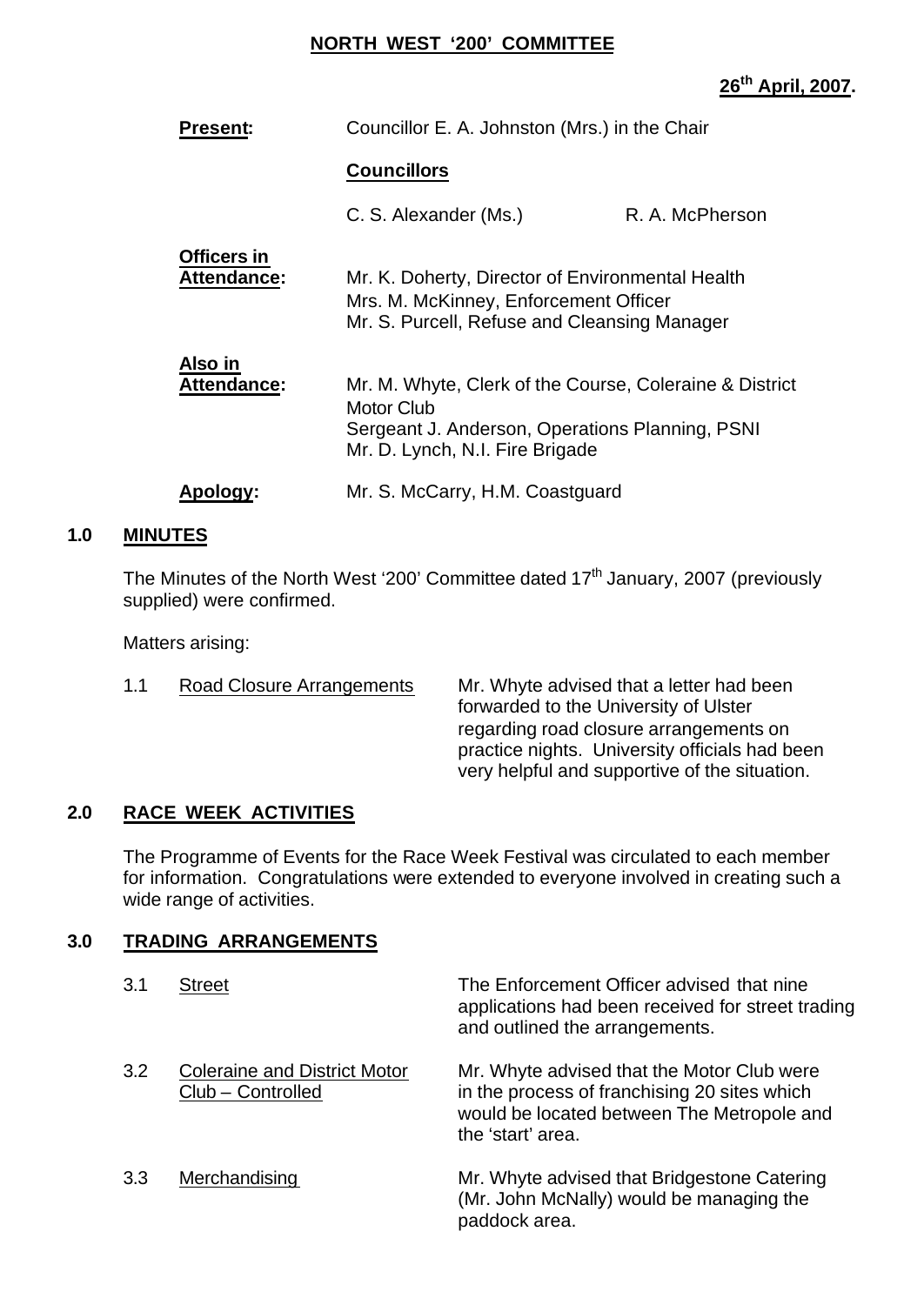#### **4.0 PADDOCK BAR**

Mr. Whyte advised that Bridgestone Catering would be managing catering and bar facilities in a dedicated area in the paddock which would provide controlled access.

### **5.0 CORPORATE HOSPITALITY**

Mr. Whyte advised that Bridgestone Catering would be managing the Hospitality Marquee. It was noted that entertainment would be provided in the Marquee each night from Tuesday – Saturday.

# **6.0 CAMPSITES**

Mr. Whyte advised that Mr. John McNally would be managing both campsites.

The Director of Environmental Health reported that this was the first year for pre bookings which was proving very successful. Discussions had taken place with residents of Islandtasserty Road, significant progress had been made and the problems resolved.

Reference was made to the grass in the campsite being too long last year. Mr. Whyte would investigate the matter.

#### **7.0 WASTE COLLECTION, DISPOSAL AND CLEAN-UP**

Mr. Whyte advised that meetings had taken place with the Services Manager and the Refuse and Cleansing Manager regarding waste collection, disposal and clean-up. It was noted that Cleaning Direct would be responsible for a designated area.

#### **8.0 TRAFFIC MANAGEMENT**

Sergeant Anderson advised that traffic management plans were progressing satisfactorily and it was noted that the Police helicopter would also be used.

#### **9.0 LEAFLET - DISTRICT POLICING PARTNERSHIP**

Reported that the DPP had produced a leaflet entitled 'Advice to Visitors to the Coleraine Borough for the North West 200' and sought help regarding distribution.

Mr. Whyte suggested various forms of distribution which included riders' packs, Hospitality Marquee, etc.

#### **10.0 CAMPING**

The Director of Environmental Health advised that Council Enforcement Officers would be patrolling all areas in order to prevent illegal camping. The approximate cost to Council would be £4,000 - £5,000.

# **11.0 LICENSED PREMISES**

It was noted that there would be joint enforcement between Council officers and PSNI for checking licensed premises.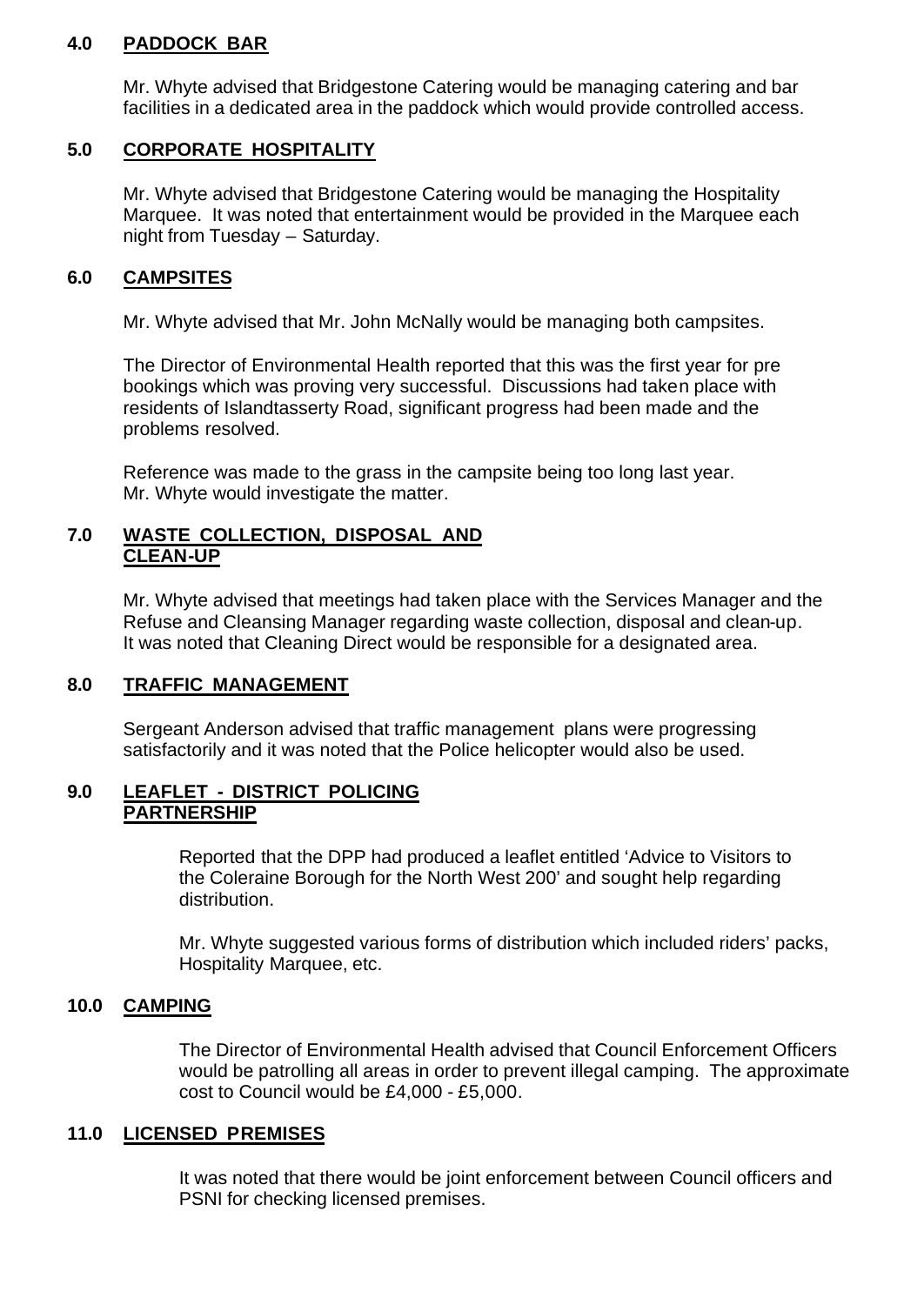# **12.0 CHAIRMAN'S REMARKS**

The Chairman wished Mr. Whyte every success for the Race Week Festival.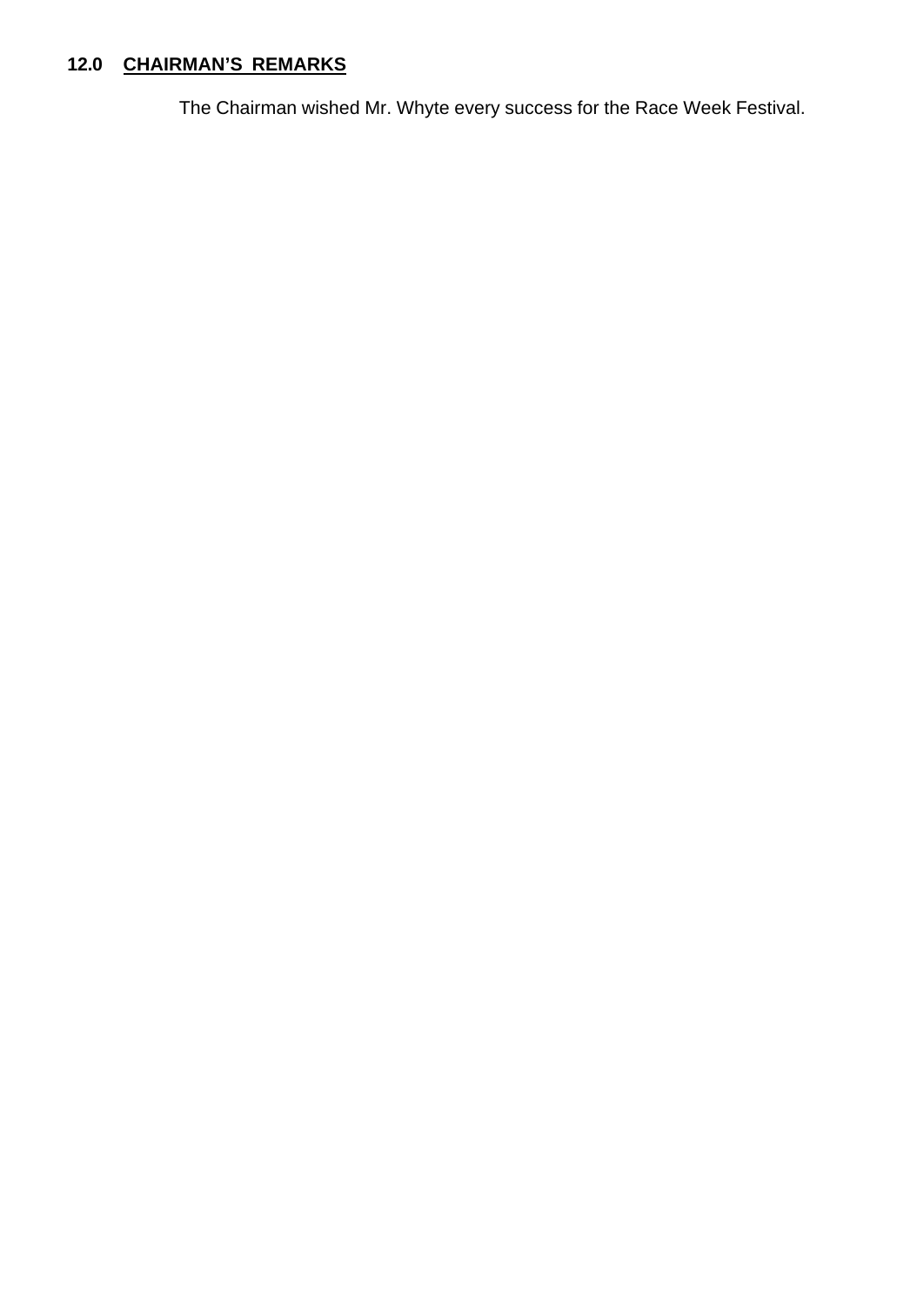#### **LEISURE AND ENVIRONMENT COMMITTEE**

#### **1st May, 2007.**

| <b>Present:</b>                   | Councillor T. J. Deans, in the Chair                                                                                                                                                                                                                                            |                                                                                                                |
|-----------------------------------|---------------------------------------------------------------------------------------------------------------------------------------------------------------------------------------------------------------------------------------------------------------------------------|----------------------------------------------------------------------------------------------------------------|
|                                   | The Deputy Mayor, Councillor E. P. Fielding (Mrs.)                                                                                                                                                                                                                              |                                                                                                                |
|                                   | <b>Aldermen</b>                                                                                                                                                                                                                                                                 |                                                                                                                |
|                                   | W. T. Creelman                                                                                                                                                                                                                                                                  | M. T. Hickey (Mrs.)                                                                                            |
|                                   | <b>Councillors</b>                                                                                                                                                                                                                                                              |                                                                                                                |
|                                   | C. S. Alexander (Ms.)<br>D. D. Barbour<br>O. M. Church (Mrs.)<br>A. S. Cole<br>J. J. Dallat<br><b>B.</b> Fitzpatrick                                                                                                                                                            | S. Gilkinson<br>N. F. Hillis<br>E. A. Johnston (Mrs.)<br><b>B.</b> Leonard<br>G. L. McLaughlin<br>A. McQuillan |
| <b>Officers in</b><br>Attendance: | Director of Technical Services, Director of Leisure<br>Services, Director of Environmental Health, Leisure<br>Services Officer (Facilities) (Items 1.0 – 4.3), Head of<br>Administrative Services, Senior Technical Officer (Items 1.0 -<br>5.6.1) and Administrative Assistant |                                                                                                                |
| <b>Apologies:</b>                 | <b>Councillor McPherson</b>                                                                                                                                                                                                                                                     | The Mayor, Aldermen Mrs. Black and McClure and                                                                 |
| <b>СОМЕ</b>                       |                                                                                                                                                                                                                                                                                 |                                                                                                                |

#### **1.0 WELCOME**

The Chairman welcomed everyone to the meeting.

#### **2.0 SYMPATHY**

The Chairman conveyed sympathy to Alderman McClure on the death of his sister.

#### **3.0 CARAVAN PARKS SECURITY OF TENURE**

The Director of Leisure Services informed members that this topic would be discussed at a future meeting when all relevant information would be available.

#### **4.0 LEISURE SERVICES REPORT**

The Report of the Director of Leisure Services was considered (previously supplied).

Matters arising:

4.1 Financial Contributions **At a previous meeting, the groups listed below** made presentations to members seeking grant aid from Council to develop recreational facilities within their Club/School.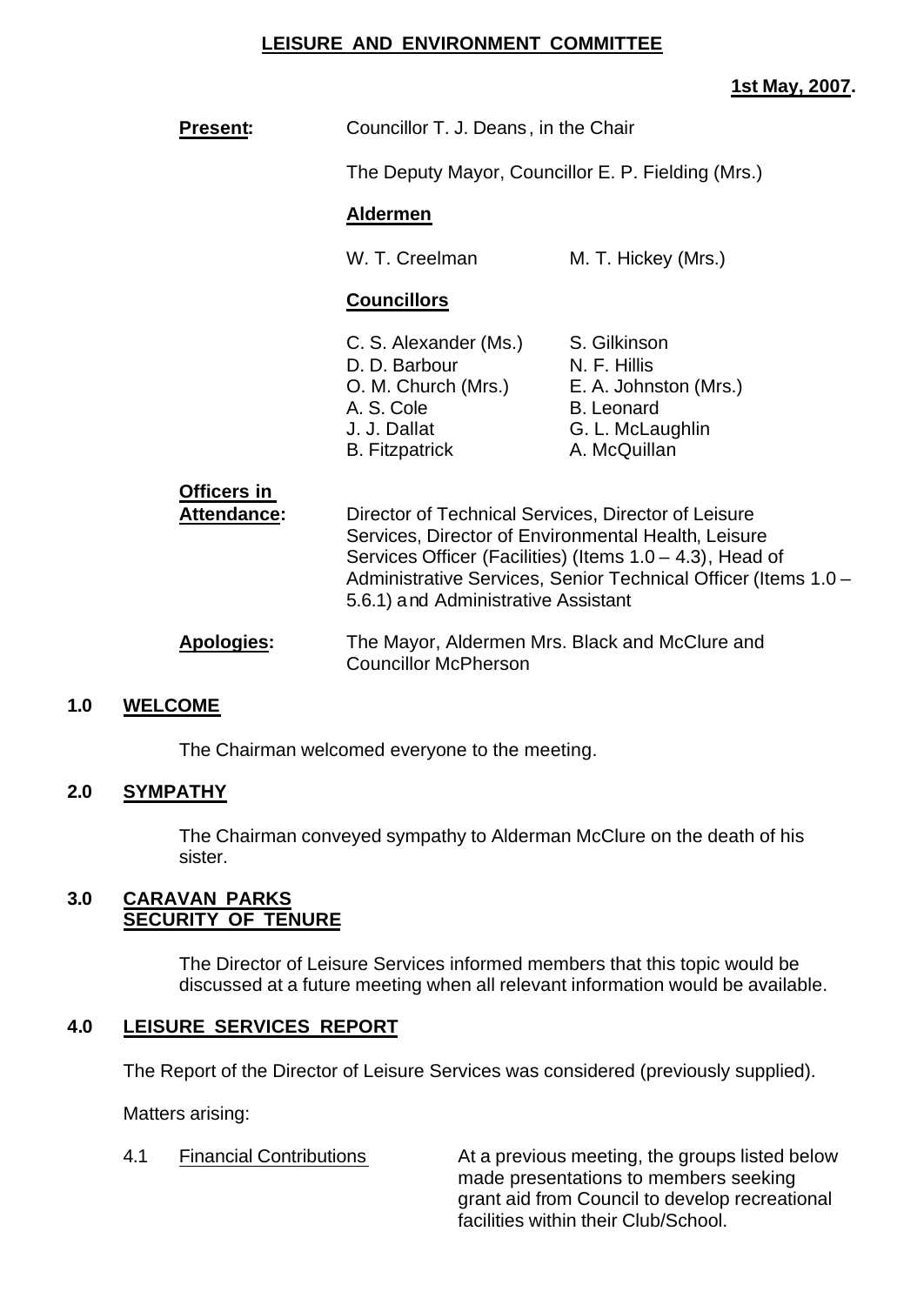| <b>Name</b><br>οf<br>Group    | <b>Project</b>                                 | <b>Total Cost</b>        | <b>Request</b><br>from<br><b>Council</b> |
|-------------------------------|------------------------------------------------|--------------------------|------------------------------------------|
| Coleraine Inst.               | <b>Provide Rowing/Watersport Centre</b>        | £2m                      | £250,000                                 |
| <b>Ballerin GAC</b>           | <b>Provide New Pitch and Training Facility</b> | £449,500                 | £114,500<br>or<br>£314,500               |
| Garvagh<br><b>Tennis Club</b> | <b>Provide Floodlighting for Tennis Courts</b> | £26,148<br>or<br>£36,148 | £20,000                                  |
| <b>Glenullin GAC</b>          | <b>Construction of Second Pitch</b>            | £1.2m                    | £250,000                                 |

It was proposed by Councillor Leonard and seconded by Councillor Fitzpatrick:

> That Council approve grant aid as follows:

| Coleraine Inst.            | £250,000 |
|----------------------------|----------|
| <b>Ballerin GAC</b>        | £90,000  |
| <b>Garvagh Tennis Club</b> | £20,000  |
| <b>Glenullin GAC</b>       | £250,000 |

An amendment was proposed by Councillor Cole and seconded by Councillor McQuillan:

> That Council approve grant aid as follows:

| Coleraine Inst.            | £50,000 |
|----------------------------|---------|
| <b>Ballerin GAC</b>        | nil     |
| <b>Garvagh Tennis Club</b> | £20,000 |
| <b>Glenullin GAC</b>       | nil     |

Following a request for a recorded vote, the members voted on the amendment thus:

| For: | Alderman Creelman,        |  |
|------|---------------------------|--|
|      | Councillors Cole, Deans,  |  |
|      | Mrs. Fielding, Gilkinson, |  |
|      | Hillis and McQuillan (7)  |  |
|      |                           |  |

**Against:** Alderman Mrs. Hickey, Councillors Ms. Alexander, Mrs. Church, Dallat, Fitzpatrick, Mrs. Johnston, Leonard and McLaughlin (8)

**Abstention:** Councillor Barbour (1)

The amendment was, therefore, lost by seven votes for and eight against.

The proposal was then put to the meeting and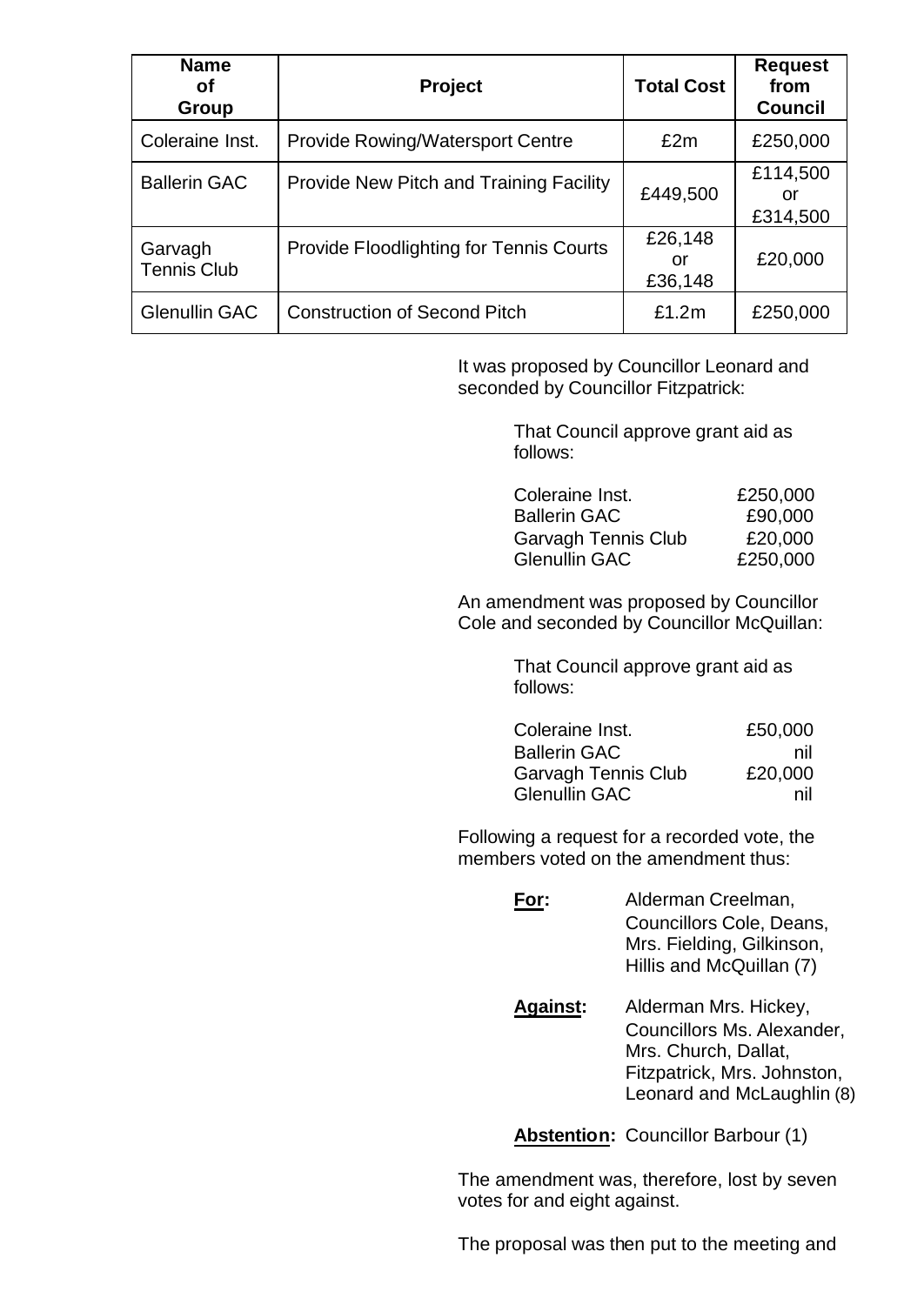the members voted thus:

**For:** Alderman Mrs. Hickey, Councillors Ms. Alexander, Mrs. Church, Dallat, Fitzpatrick, Mrs. Johnston, Leonard and McLaughlin (8)

Against: Alderman Creelman, Councillors Cole, Deans, Mrs. Fielding, Gilkinson, Hillis and McQuillan (7)

**Abstention:** Councillor Barbour (1)

The proposal was, therefore, carried by eight votes for and seven votes against.

- 4.2 Requests for Financial **Assistance**
- 

4.2.1 Music from the Masters A request had been received from Ballywillan Flute Band for financial assistance to promote its Annual Concert in Portrush on Saturday, 2<sup>nd</sup> June, 2007.

> It was proposed by Councillor Mrs. Johnston, seconded by Councillor Mrs. Church and agreed:

> > That Council recommend a grant of £500 to Ballywillan Flute Band.

- 
- 

4.2.2 County Londonderry Council is recommended to approve a grant of Football Association £600 to the County Londonderry Football Association to assist with entering two teams in the 2007 Northern Ireland Milk Cup Football Tournament.

4.3 Matters for Information Committee noted information on the following events, as detailed in the report:

- (1) Mayor's Parade Saturday  $5<sup>th</sup>$  May, 2007.
- (2) North West 200 Festival Week  $-6^{th}$  12<sup>th</sup> May, 2007.
- (3) Portrush Raft Race Saturday  $26<sup>th</sup>$  May, 2007.
- (4) Community and Arts Festival  $25<sup>th</sup>$  Mav -9<sup>th</sup> June, 2007.
- (5) Historic Coleraine Exhibition  $-10^{th}$  May  $-$ 9<sup>th</sup> June, 2007.

# **5.0 TECHNICAL SERVICES REPORT**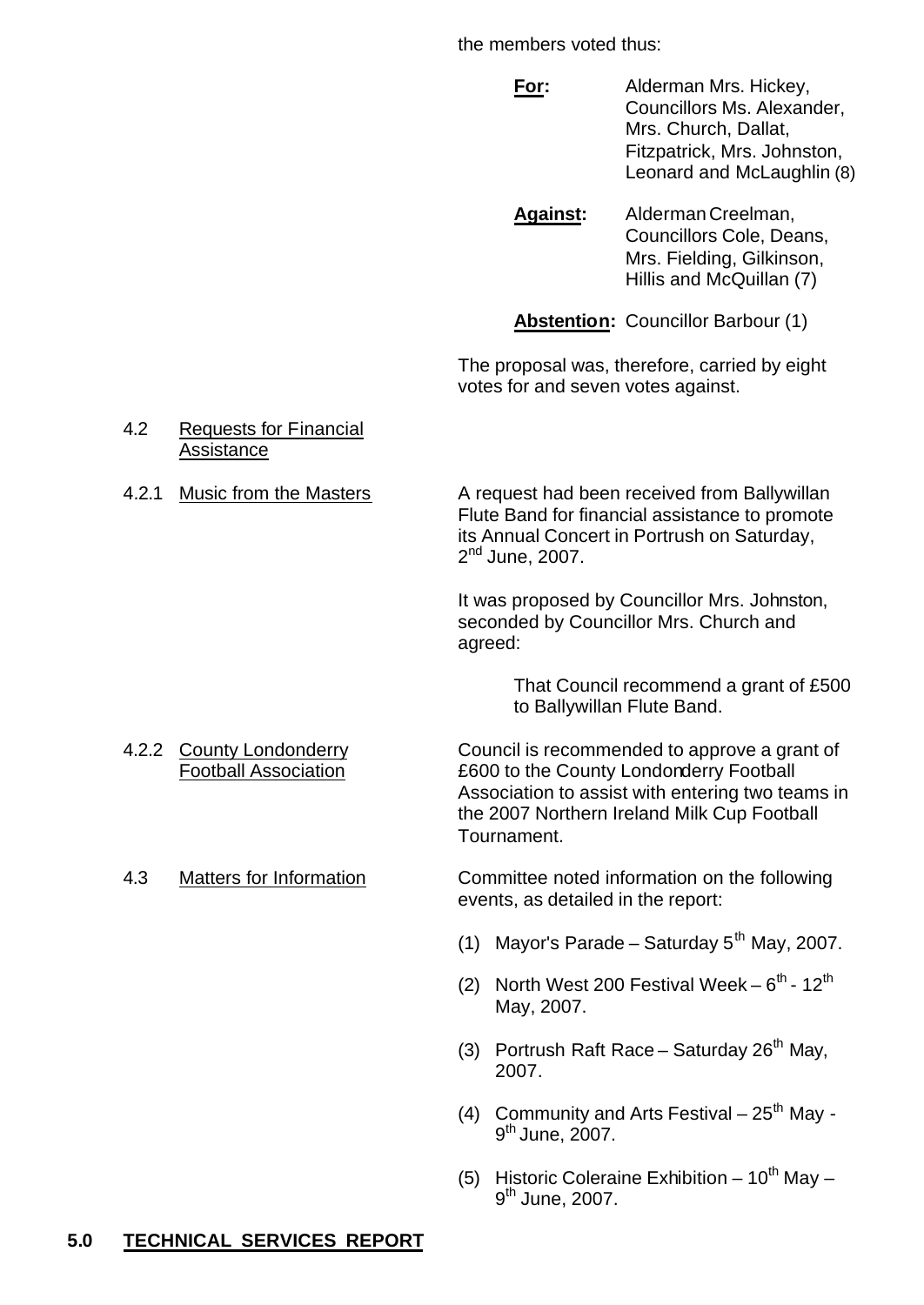The Report of the Director of Technical Services was considered (previously supplied).

Matters arising:

| 5.1 | Devolved Powers to Clamp<br><b>Unlicensed Vehicles</b> | Consideration was given to information on this<br>topic, as detailed in the report.                                                                                            |
|-----|--------------------------------------------------------|--------------------------------------------------------------------------------------------------------------------------------------------------------------------------------|
|     |                                                        | It was proposed by Councillor McLaughlin,<br>seconded by Councillor Hillis and agreed:                                                                                         |
|     |                                                        | That Council do not adopt these powers<br>to clamp unlicensed vehicles.                                                                                                        |
|     |                                                        | From the ensuing discussion, the Director of<br>Technical Services noted comments and would<br>respond to DVLNI.                                                               |
| 5.2 | <b>Landfill Tax Credits</b>                            | Council is recommended to approve a grant of<br>£20,000 to Conservation Volunteers Northern<br>Ireland to assist them in their work over the<br>years 2007/2008 and 2008/2009. |
|     |                                                        | A request was made for CVNI to make a<br>presentation to Council to update members on<br>their work.                                                                           |
| 5.3 | Replacement Dwelling -                                 | Six tenders had been received in response                                                                                                                                      |

5.3 Replacement Dwelling – Six tenders had been received in response Carrick Dhu Caravan Park to a public advertisement for a replacement dwelling at Carrick Dhu Caravan Park viz:

| <b>Tenderer</b>                            | <b>Tender</b><br><b>Amount</b><br>£ |
|--------------------------------------------|-------------------------------------|
| <b>Higgins Construction, Garvagh</b>       | 199,750                             |
| S. G. Molloy, Dunloy                       | 222,284                             |
| <b>Campbell Construction, Bellaghy</b>     | 229,585                             |
| T. D. McKane & Son, Castlederg             | 234,600                             |
| N. Dunn, Coleraine                         | 248,730                             |
| Mulhern & Rushe Construction Ltd, Dungiven | 275,000                             |

Recommended:

That Council accept the lowest tender received from Higgins Construction in the sum of one hundred and ninety nine thousand, seven hundred and fifty pounds (£199,750).

Members noted that the tender contained an error of £40.20 but Higgins Construction would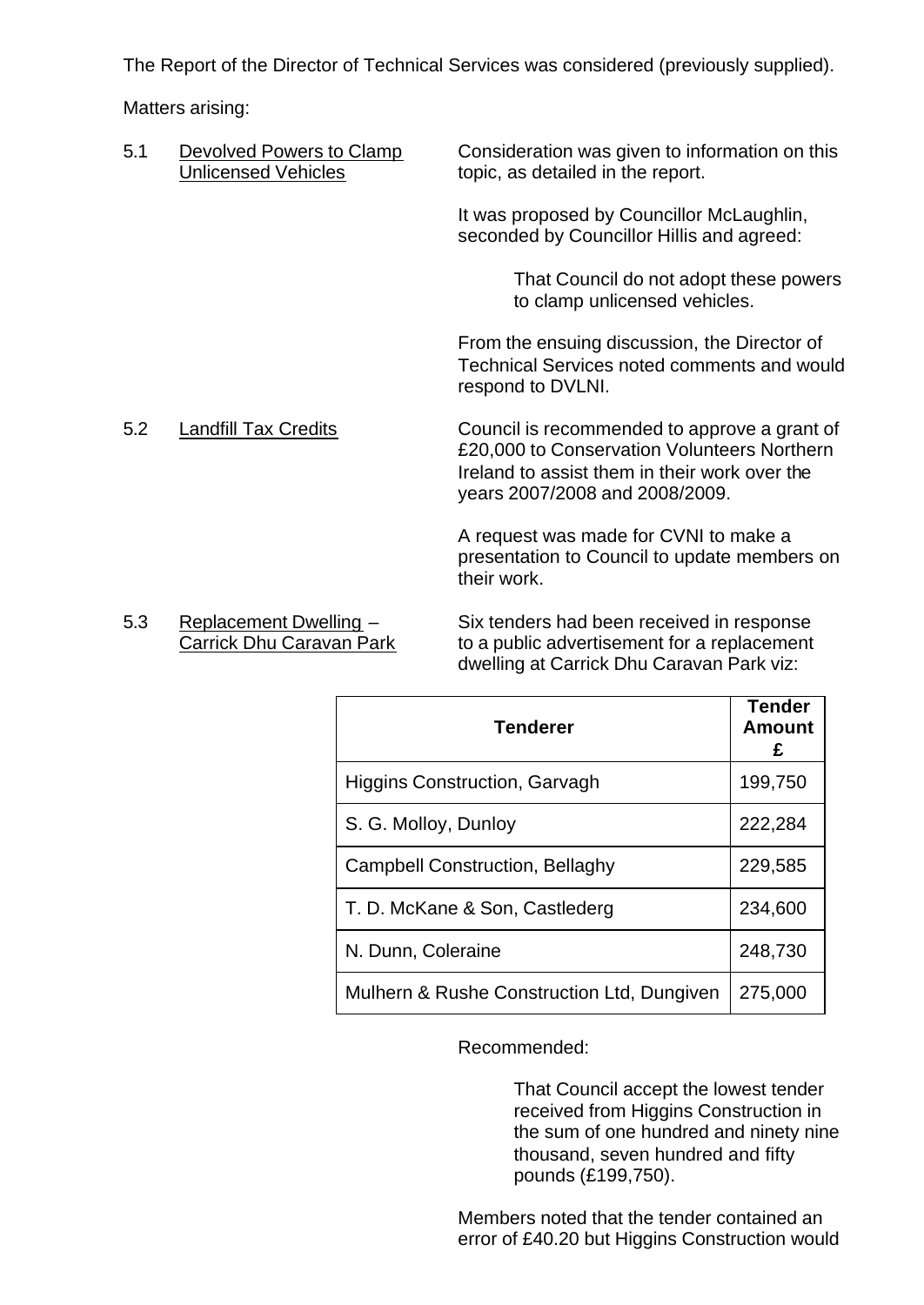stand over their tender as submitted.

# 5.4 Entertainments Licence

Portrush

5.4.1 East Strand Car Park Application for an Occasional Entertainments and Beach Licence had been received from Causeway Street Mr. G. McGuigan, 32 Beechlawn Park, Belfast.

#### Recommended:

That an Occasional Entertainments Licence be granted subject to no objections being received within the statutory period of 28 days and subject to compliance with NI Fire & Rescue Service recommendations and all other requirements required by Council's Licensing Department. All door supervisors employed must be Licensed with a scheme recognised by Coleraine Borough Council.

- 5.5 DRD Roads Service Council is recommended to approve the Roads Eglinton Lane, Portrush Service's proposal to regulate the traffic so that it is one way from Eglinton Street to Dunluce Avenue.
- 5.6 Building Control
- 

5.6.1 Approvals Members noted that approval had been granted for 43 applications.

# **6.0 ENVIRONMENTAL HEALTH REPORT**

The Report of the Director of Environmental Health was considered (previously supplied).

Matters arising:

- Variance Analysis Report Progressed during 2006/2007
- March-April 2007 of tobacco control.

6.1 Environmental Health Consideration was given to information on this Plan 2007/2008 - plan, as detailed in the report.

on the Environmental After discussion, it was proposed by Health Plan 2006/2007 - Councillor McQuillan, seconded by Summary of Initiatives **Councillor Mrs. Johnston and agreed:** 

in Investing for Health That Council adopt the 2007/2008 Environmental Health Plan for submission to the Food Standards Agency and Northern Group Systems.

6.2 The Children and Young Members noted information on this Test Persons (Protection from Purchase Survey as detailed in the report Tobacco) (N.I.) Order 1991 – and supported the Department in continuing<br>Test Purchase Survey **the interpret in the profile** and awareness of the issu to raise the profile and awareness of the issue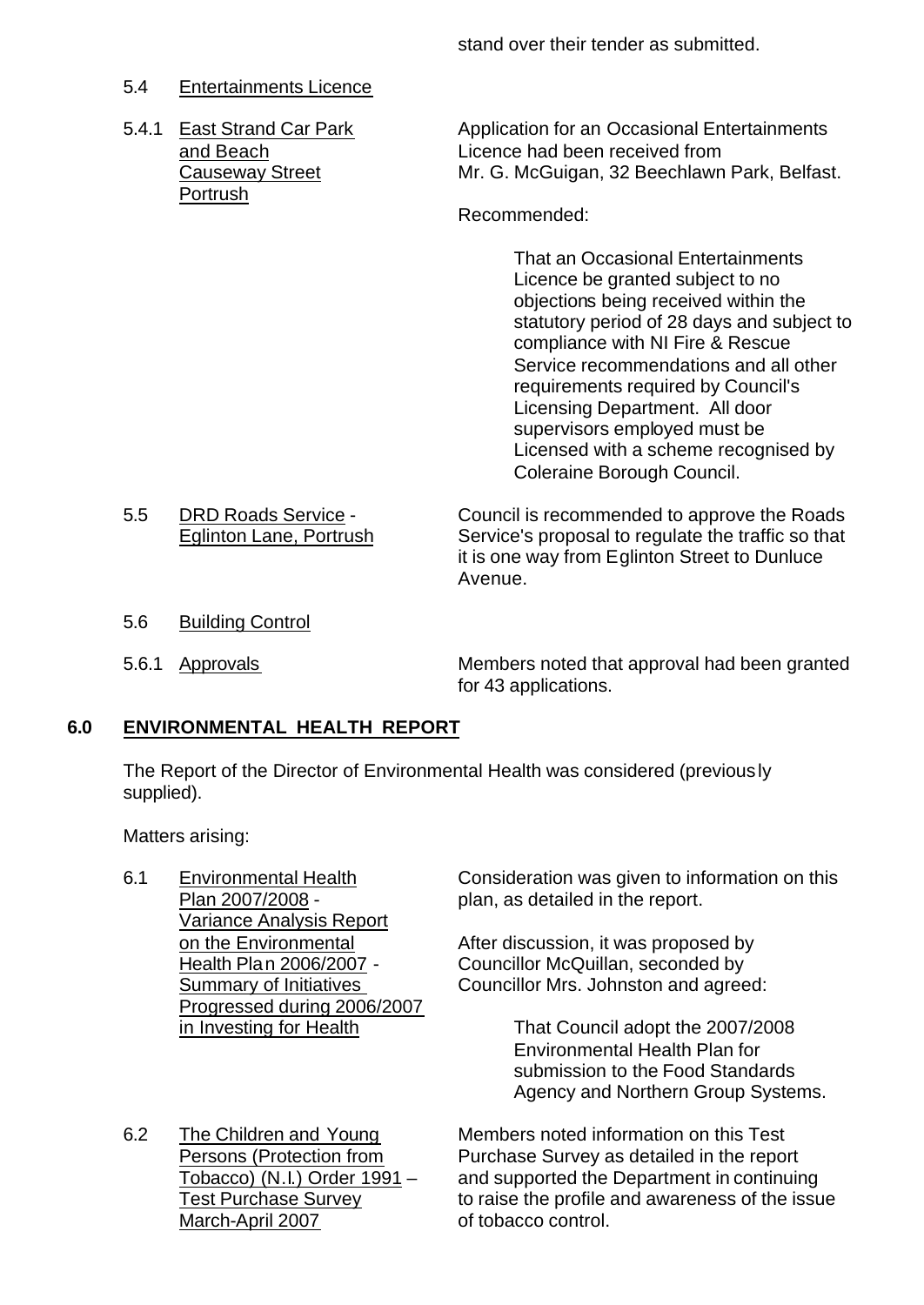Health and Safety Conference 2007 - Lodge Hotel, Coleraine 23<sup>rd</sup> May, 2007

6.3 Putting Health into Members noted information on this conference Health and Safety - The as detailed in the report.

6.4 Home Safety Members noted that Coleraine Borough Council, in conjunction with Coleraine Home Accident Prevention Group, had been awarded £6,260 for a home safety project.

### **7.0 DOCUMENT TABLED**

(1) Sustainable Ireland – Ireland's Environmental, Waste Management and Energy Magazine - Spring 2007.

#### **8.0 ACTIVELY AGEING WELL - LAUNCH OF FINAL EXTERNAL EVALUATION REPORT AND GOOD PRACTICE FACTSHEETS**

Members noted that this event would take place on Thursday, 31<sup>st</sup> May, 2007 at Lagan Valley Island, Island Civic Centre, Lisburn.

### **9.0 STREET NAMING POLICY**

A member requested an update on the Equality Impact Assessment into the Street Naming Policy. The Director of Technical Services informed members that the document would be taken to the Equality Working Group when legal advice had been obtained, specifically on the standing of non-respondents when assessing the results from questionnaires.

#### **10.0 CASTLEROCK INCIDENT**

Following the sea rescue incident at Castlerock Beach, a member requested an update on beach safety. The Director of Leisure Services advised members that signage was in place and staff would be on the beaches at the end of June.

Members noted that the Beach Safety Review Group would be meeting on 10<sup>th</sup> May, 2007 and the Director of Leisure Services would then report further to Council.

Members asked that Council send a letter of appreciation to all the rescue services involved.

#### **11.0 DOGS**

Following a member's comments about misinformation on a recent radio programme, the Director of Environmental Health informed members that an e-mail had already been forwarded which clarified the situation and the error had since been corrected.

#### **12.0 ROADS SERVICE ISSUES**

The Director of Technical Services agreed to inform Roads Service of the following issues raised by members: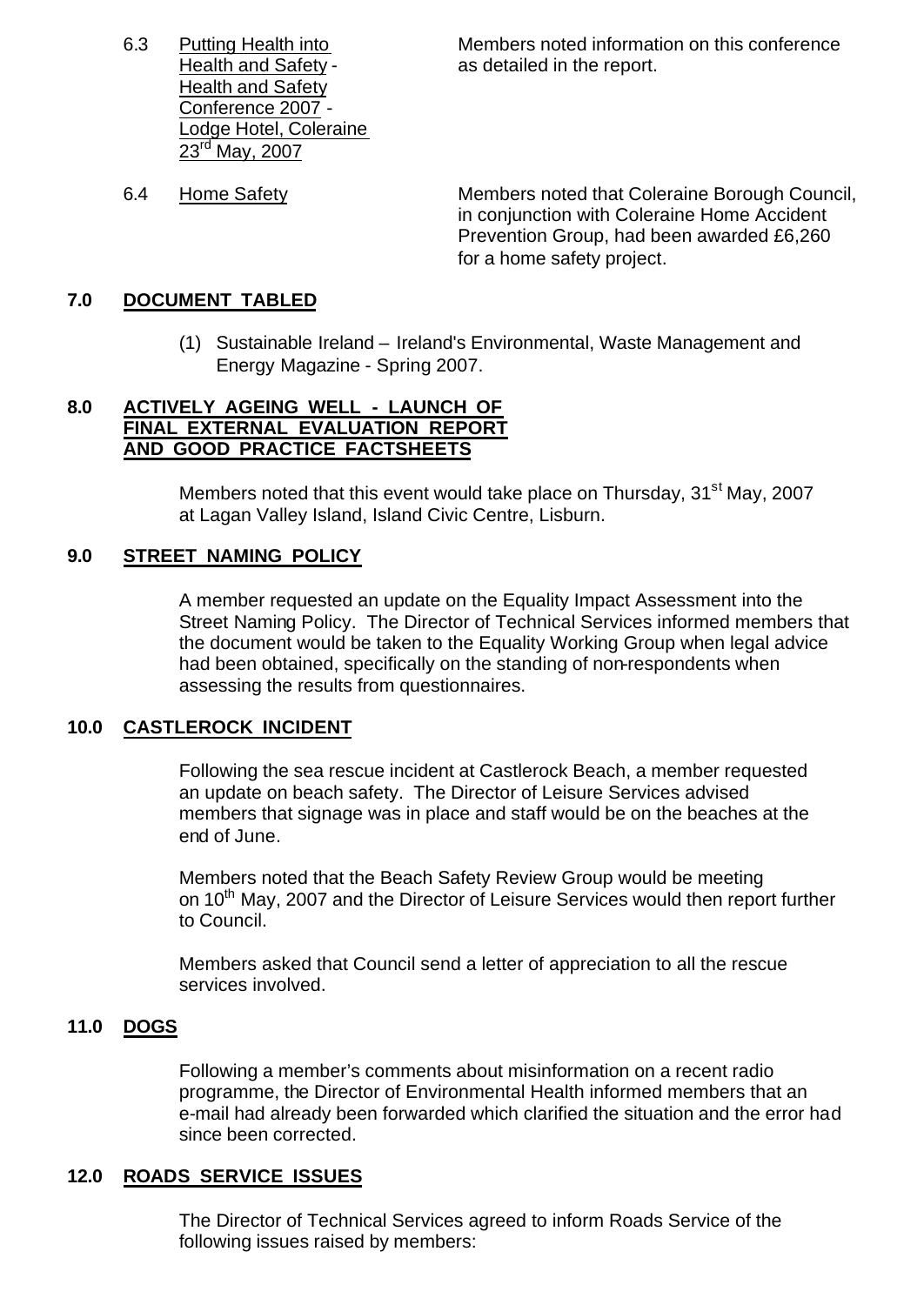- **The lack of signage to Convention Avenue Car Park, Portstewart**
- **Traffic congestion in Kilrea due to double parking**
- **Portstewart Promenade parking needed for residents of The Promenade, Portstewart**
- **Complaints regarding caravanettes parking on The Promenade, Portstewart**
- **Strand Road Roundabout, Coleraine overhead signage required regarding lanes**
- **Contractors leaving diversions/traffic lights in place when work is not in progress**
- Water Service road works verges not reinstated Liscall Road, Moneydig Road
- Road Works sign left at 15 Burnside Road, Portstewart no longer required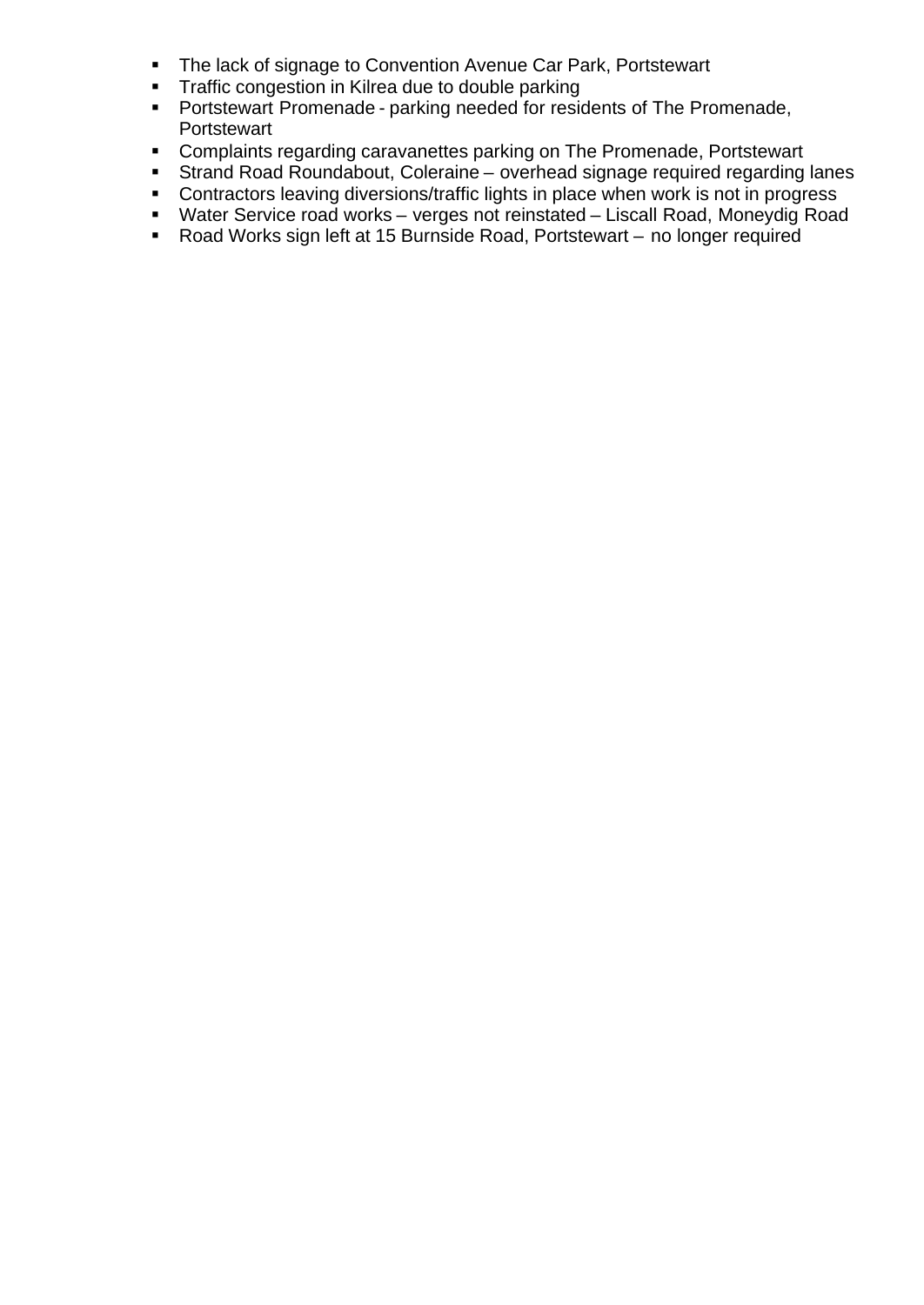#### **PLANNING COMMITTEE**

# **8 th May, 2007.**

| Present:                             | Councillor G. L. McLaughlin in the Chair                                                                                                                                                                       |                                                                                                                                                                                                                     |  |
|--------------------------------------|----------------------------------------------------------------------------------------------------------------------------------------------------------------------------------------------------------------|---------------------------------------------------------------------------------------------------------------------------------------------------------------------------------------------------------------------|--|
|                                      | The Mayor, Councillor W. A. King                                                                                                                                                                               |                                                                                                                                                                                                                     |  |
|                                      | <b>Aldermen</b>                                                                                                                                                                                                |                                                                                                                                                                                                                     |  |
|                                      | M. T. Hickey (Mrs.)                                                                                                                                                                                            | W. J. McClure<br>(Items $1.0 - 6.0$ )                                                                                                                                                                               |  |
|                                      | <b>Councillors</b>                                                                                                                                                                                             |                                                                                                                                                                                                                     |  |
|                                      | C. S. Alexander (Ms.)<br>(Items $1.0 - 6.0$ )<br>D. D. Barbour<br>(Items $2.8 - 9.0$ )<br>J. M. Bradley<br>(Items $2.5 - 9.0$ )<br>O. M. Church (Mrs.)<br>J. J. Dallat<br>T. J. Deans<br>(Items $1.0 - 2.20$ ) | <b>B.</b> Fitzpatrick<br>S. Gilkinson<br>(Items $1.0 - 6.0$ )<br>N. F. Hillis<br>(Items $2.6 - 6.0$ )<br>E. A. Johnston (Mrs.)<br>(Items $1.0 - 6.0$ )<br><b>B.</b> Leonard<br>A. McQuillan<br>(Items $2.5 - 9.0$ ) |  |
| <u>Also in</u><br><b>Attendance:</b> | Representatives from the Planning Service -<br>Mr. P. Duffy and Mr. G. Walker                                                                                                                                  |                                                                                                                                                                                                                     |  |
| Officers in<br>Attendance:           | Administrative Officer, Principal Environmental Health<br><b>Officer and Administrative Assistant</b>                                                                                                          |                                                                                                                                                                                                                     |  |
| <b>Apologies:</b>                    | The Deputy Mayor, Aldermen Mrs. Black, Creelman<br>and McClarty, Councillors Cole and McPherson                                                                                                                |                                                                                                                                                                                                                     |  |

# **1.0 CONGRATULATIONS**

The Chairman referred to Alderman McClarty and Councillor Dallat having been elected as Deputy Speakers at the Assembly and extended congratulations to both members. Congratulations were also extended by members of the various political parties.

Councillor Dallat thanked members for their remarks.

# **2.0 PLANNING APPLICATIONS**

A list of sixty-nine applications was considered (previously supplied).

#### **Applications Deferred from Previous Meeting**

2.1 Application No. D1 C/2003/1224/F New ramped and stepped access The opinion of the Planning Service was to approve.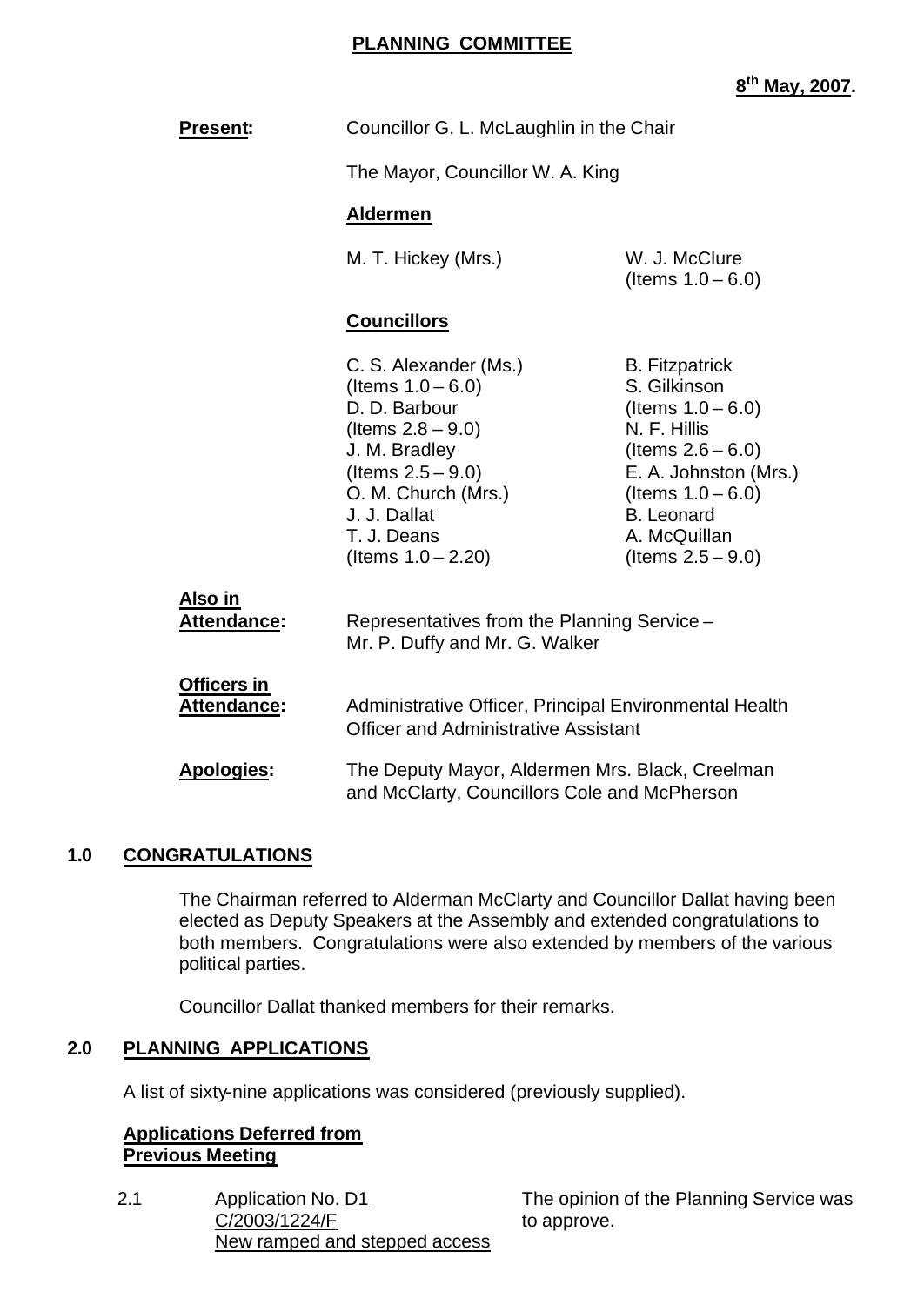to youth club and new accessible door at Portrush Youth Club, Dunluce Avenue, Portrush for North Eastern Education and Library Board

2.2 Application No. D2 C/2004/0437/F Upgrading of existing site for touring caravans and refurbishment and extension of existing outbuildings to provide toilet/shower block (including disabled facilities) at 60 Ballyreagh Road, Portrush for C. Irwin

2.3 Application No. D3 C/2006/0501/F Proposed granny flat extension to dwelling at 11 Loguestown Park, Coleraine for Mr. and Mrs. J. Nash

2.4 Application No. D4 C/2006/0633/F Replacement dwelling with detached garage 60m east of 113 Agivey Road, Kilrea for Mr. and Mrs. N. Torrens

2.5 Application No. D5 C/2006/0678/F Retention of accommodation for additional facilities in connection with existing guest house at 7 Ballystrone Road, Coleraine for Mr. Cochrane

It was agreed that the application be approved.

The opinion of the Planning Service was to approve.

It was agreed that the application be approved.

The opinion of the Planning Service was to approve.

It was agreed that the application be approved.

The opinion of the Planning Service was to refuse.

It was proposed by Councillor Mrs. Church, seconded by Councillor Dallat and agreed:

> That the application be approved.

The opinion of the Planning Service was to refuse.

It was proposed by the Mayor, seconded by Councillor Mrs. Johnston and agreed:

> That the application be approved.

Following discussion it was further proposed by Councillor Dallat, seconded by Councillor McQuillan and agreed:

> That a representative from Planning Service Headquarters be invited to attend a future meeting to explain the rural planning policy.

2.6 Application No. D6 C/2006/0753/F Site for one private dwelling to rear of 33/33A Coleraine Road, The opinion of the Planning Service was

to refuse.

It was agreed that the application be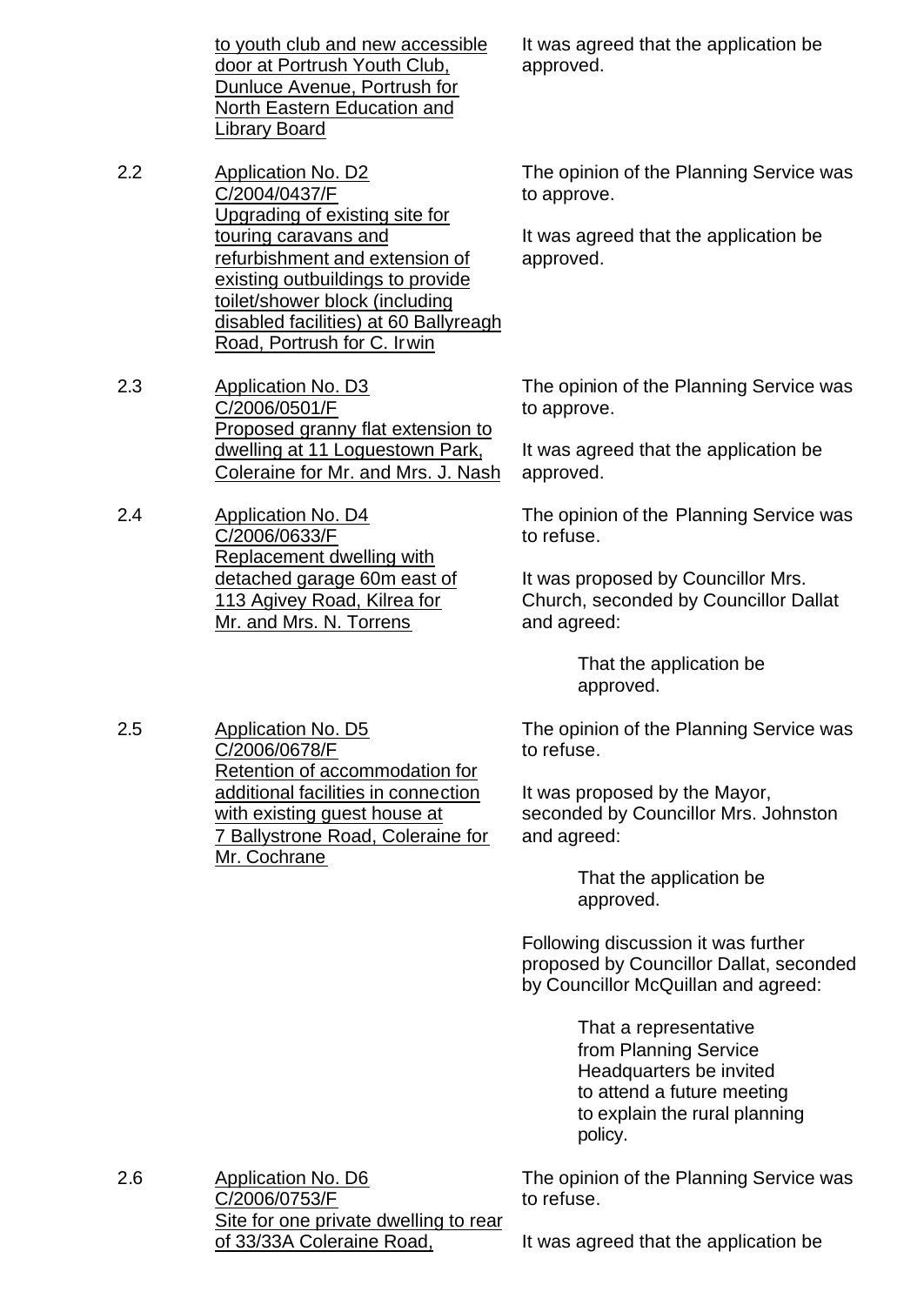Portstewart for Mr. H. Mullan refused.

- 2.7 Application No. D7 C/2006/0792/RM Proposed two storey dwelling with attached double garage south of No. 48 Ballyversal Road, Coleraine for Mr. O'Hara
- 2.8 Application No. D8 C/2006/1020/F Installation of 1 no. electrical wind turbine unit and associated underground cabling at Loreto College, Castlerock Road, Coleraine for Loreto College

The opinion of the Planning Service was to approve.

It was agreed that the application be approved.

The opinion of the Planning Service was to approve.

The Principal Environmental Health Officer introduced Dr. Chris Jordan from Northern Group Systems, Ballymena who specialised in acoustics.

Dr. Jordan distributed information on turbine systems and answered various members' questions.

It was noted that the application conformed with all environmental regulations.

Following discussion it was proposed by Councillor Deans and seconded by Councillor McQuillan:

> That the application be refused and referred to BDP Planning for examination before deciding whether it should be forwarded to the Planning Service Management Board for consideration.

On being put to the Meeting the proposal was carried, ten members voting in favour and six members voting against.

# **NEW APPLICATIONS**

2.9 Application No. 5 C/2006/0308/O Site for dwelling and garage 220m south west of 48 Ballyversal Road, Coleraine for Mr. Curry

The opinion of the Planning Service was to refuse.

It was proposed by Councillor Ms. Alexander, seconded by The Mayor and agreed:

> That the application be deferred for one month to facilitate an office meeting on the grounds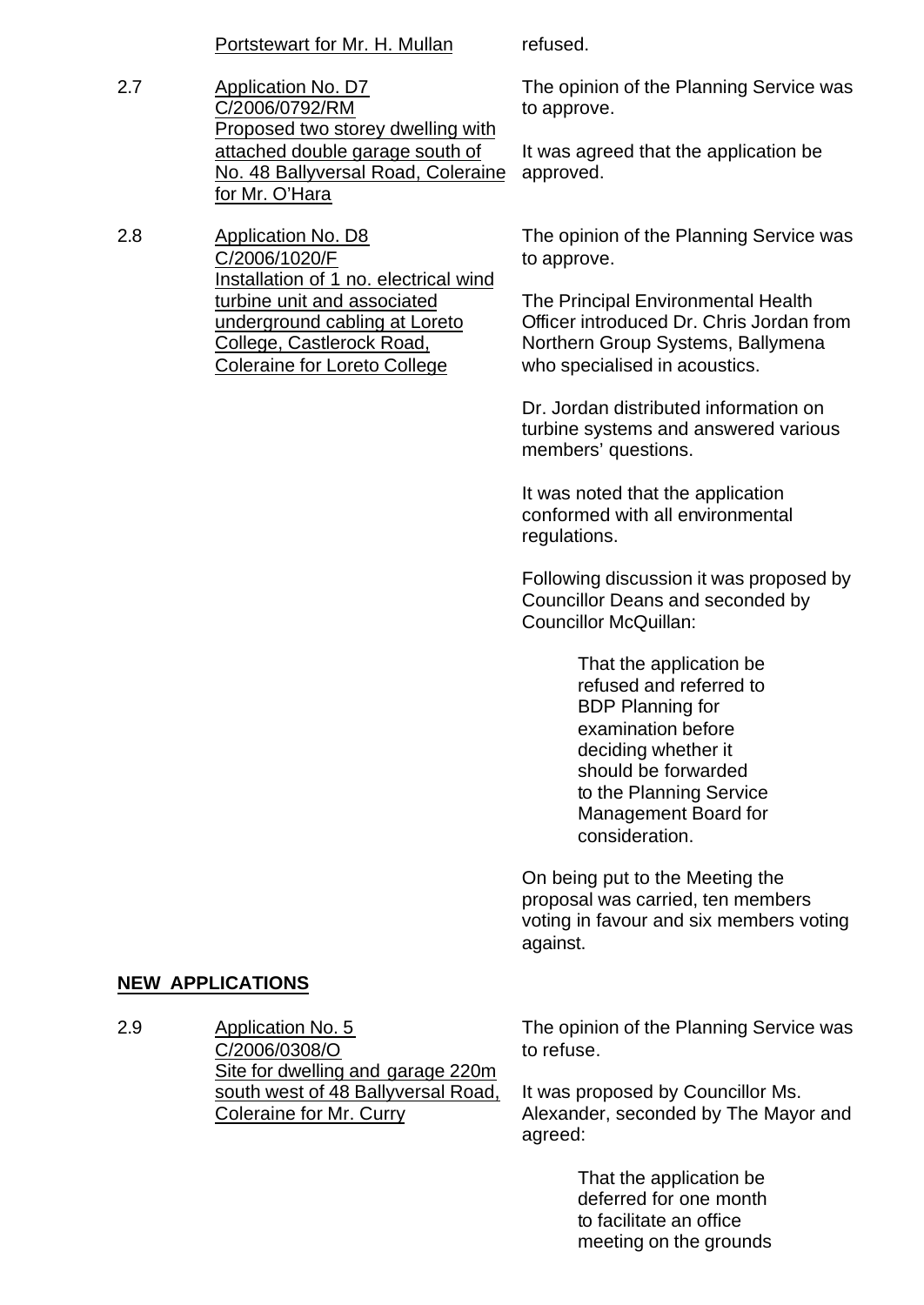that all material planning considerations had not been assessed.

2.10 Application No. 8 C/2006/0692/O Proposed site for one and a half storey farm retirement dwelling at Boleran Road, Garvagh, Coleraine (100m east of 100 Boleran Road) for Mr. D. Mullan

The opinion of the Planning Service was to refuse.

It was proposed by Councillor Leonard, seconded by Councillor Ms. Alexander and agreed:

> That the application be deferred for one month to facilitate anoffice meeting on the grounds that all material planning considerations had not been assessed.

2.11 Application No. 9 C/2006/0766/F 8 no. apartments at 35 Main Street, Castlerock for Mr. Mennie The opinion of the Planning Service was to refuse.

It was proposed by Councillor Mrs. Johnston and seconded by Councillor Mrs. Church:

> That the application be deferred for one month to facilitate an office meeting on grounds relating to design.

As an amendment it was proposed by Councillor Bradley and seconded by Councillor Ms. Alexander:

> That the application be refused.

On being put to the Meeting the amendment was carried, six members voting in favour and no one voting against.

An abstention was recorded for Councillor Leonard.

The opinion of the Planning Service was to approve.

It was proposed by Councillor Deans, seconded by Councillor Ms. Alexander and agreed:

> That the application be refused.

2.12 Application No. 10 C/2006/0814/F Replacement of 2 no. existing detached dwellings with 2 no. two and a half storey semi-detached dwellings with in-curtilage parking at 53 – 53A Bayhead Road, Portballintrae for NM Developments Ltd.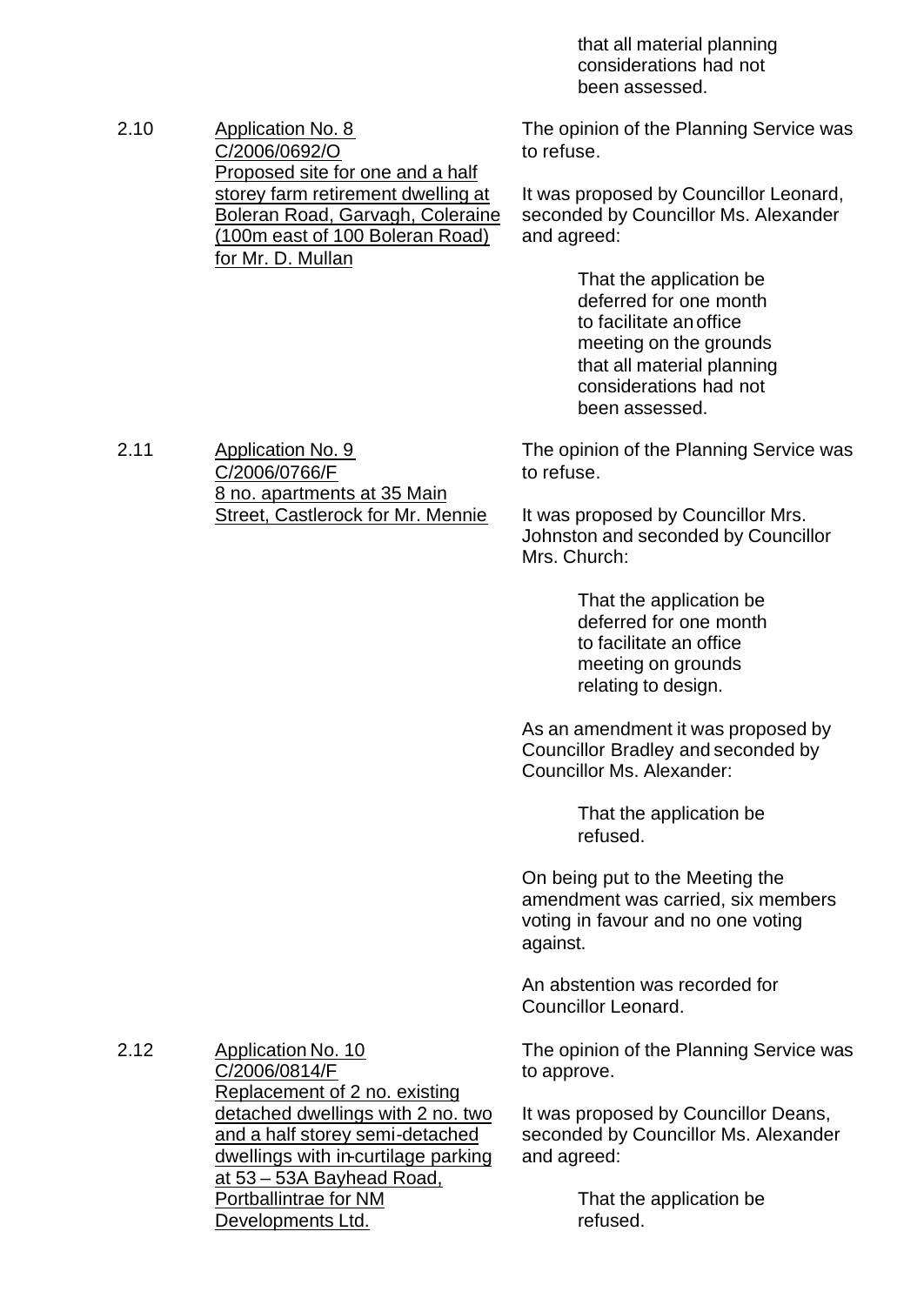2.13 Application No. 11 C/2006/0824/O Site for replacement dwelling at 56A Coolnasillagh Road, Garvagh for Mr. K. Mullan

The opinion of the Planning Service was to refuse.

It was proposed by Councillor Dallat, seconded by Alderman Mrs. Hickey and agreed:

> That the application be deferred for one month to facilitate an office meeting on the grounds that all material planning considerations had not been assessed.

The opinion of the Planning Service was to refuse both applications.

It was proposed by Councillor Mrs. Church, seconded by Councillor Mrs. Johnston and agreed:

> That the applications be deferred for one month to facilitate an office meeting on the grounds that all material planning considerations had not been assessed.

The opinion of the Planning Service was to refuse.

It was proposed by Councillor Dallat, seconded by Alderman Mrs. Hickey and agreed:

> That the application be deferred for one month to facilitate an office meeting on the grounds that all material planning considerations had not been assessed.

2.16 Application No. 17 C/2006/0973/F Reduction of unit size from 900 sq.  $m - 535$  sq. m. Moving of unit entrance by one structural bay at Unit 1 Newmills Road Retail Park, Newmills Road, Coleraine for Skyline Ltd.

The opinion of the Planning Service was to refuse.

It was proposed by Councillor Ms. Alexander, seconded by Councillor Deans and agreed:

> That the application be deferred for one month to facilitate an office meeting on the grounds that all material planning

2.14 Application No. 15 C/2006/0923/A Shop sign on gable of 1 Strand Road, Coleraine for Chinese Medical Centre

> Application No. 55 C/2007/0006/LB Erection of direction sign to rear of premises on yard wall at 1 Strand Road, Coleraine for Chinese Medical Centre

2.15 Application No. 16 C/2006/0938/F Proposed construction of 2 no. semi-detached homes and all ancillary site works at 89 Craigmore Road, Ringsend, Coleraine for Mr. and Mrs. McGahon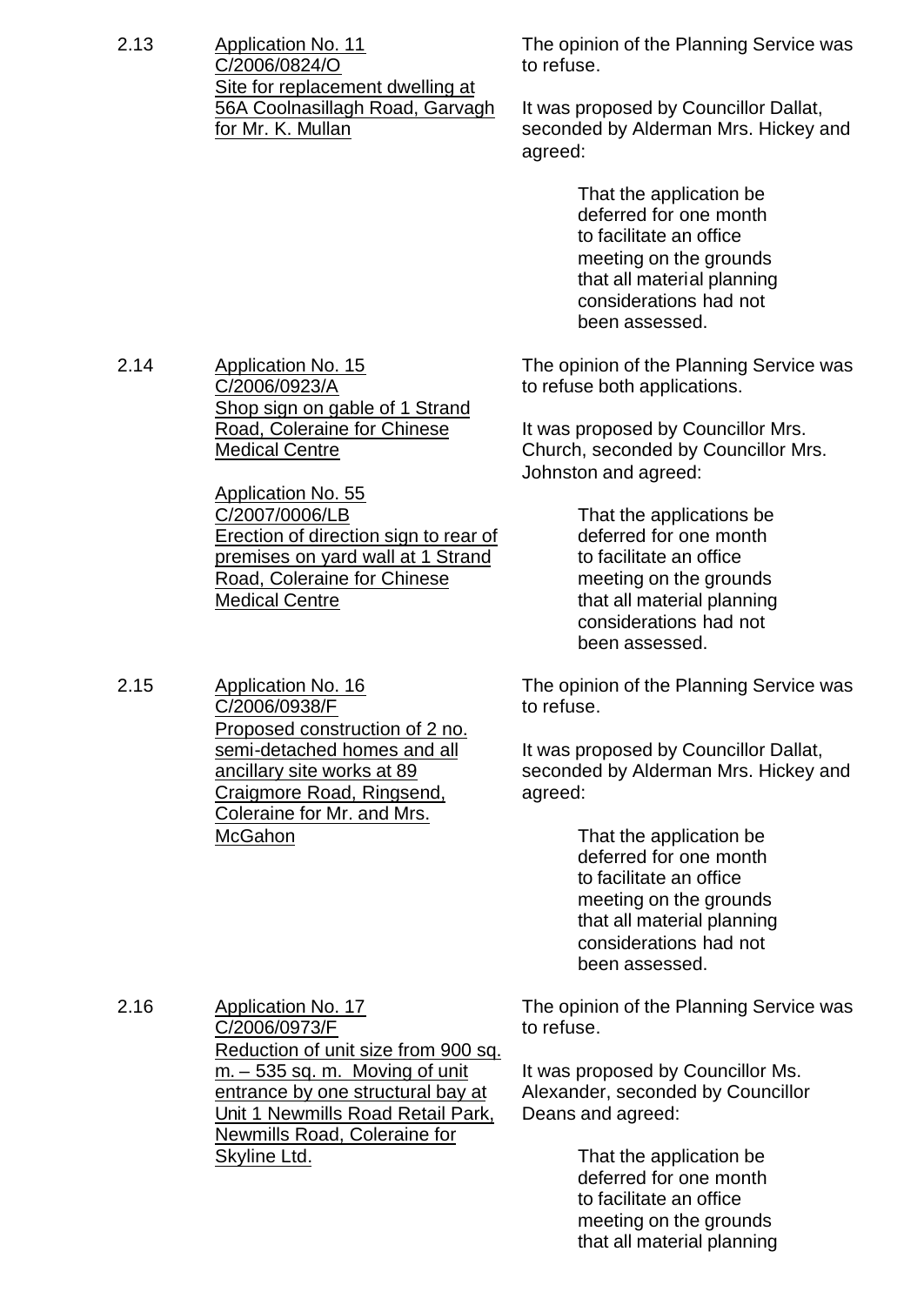considerations had not been assessed.

It was further proposed by Councillor Ms. Alexander, seconded by Councillor Deans and agreed:

> That the application be approved.

The opinion of the Planning Service was to refuse.

It was proposed by Councillor McQuillan, seconded by Councillor Mrs. Church and agreed:

> That the application be deferred for one month to facilitate an office meeting on the grounds that new plans were now available for consideration.

The opinion of the Planning Service was to approve.

Consideration was given to letter of support from the applicant dated 30<sup>th</sup> April, 2007 (previously supplied).

It was agreed that the application be approved.

The opinion of the Planning Service was to refuse.

It was proposed by Councillor Bradley, seconded by Councillor Ms. Alexander and agreed:

> That the application be deferred for one month to facilitate an office meeting on the grounds that all material planning considerations had not been assessed.

The opinion of the Planning Service was to refuse.

It was proposed by Councillor Bradley and seconded by Councillor McQuillan:

That the application be

2.17 Application No. 19 C/2006/1008/RM Erection of dwelling and garage at Gettistown Road, Aghadowey, Coleraine (700m north west of 47 Moneydig Road, Garvagh) for Mr. R. Clyde

2.18 Application No. 30 C/2006/1083/F Sun lounge extension to front of dwelling at 5 Seahaven Park, Portstewart for Mr. K. Davis

Erection of replacement dwelling (by sub-dividing semi-detached block) at 27 Corbally Road, Portrush for Mr. G. Smyth

C/2006/1142/F

2.19 Application No. 51

2.20 Application No. 53 C/2006/1173/F Proposed alterations to site layout to provide 6 no. apartments, 35 no. terraced units, 4 no. semidetached units and roadway for private streets determination off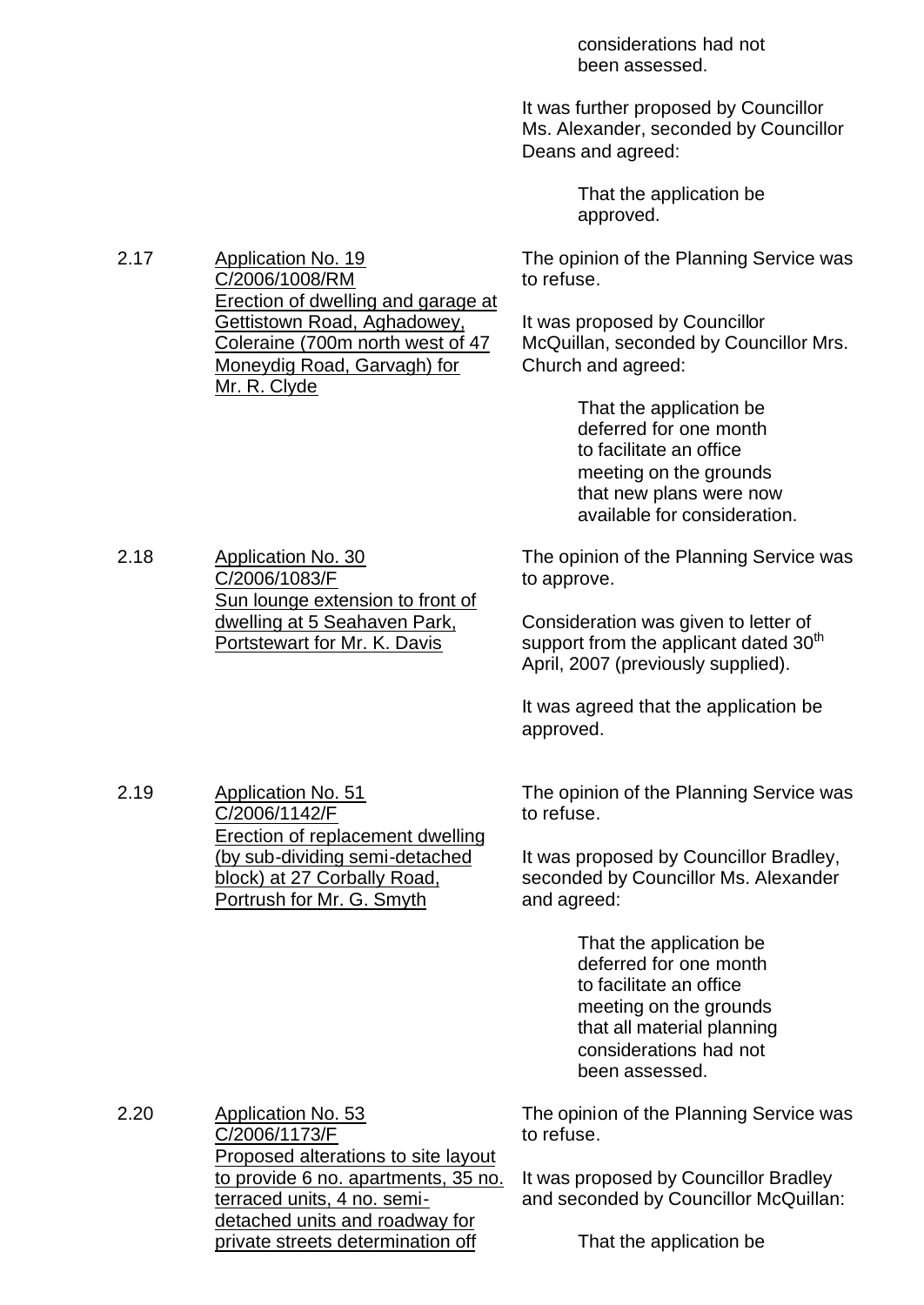#### Castleroe Road, Coleraine for Armoy Homes

refused.

As an amendment it was proposed by Councillor Mrs. Johnston and seconded by Councillor Mrs. Church:

> That the application be deferred for one month to facilitate an office meeting on the grounds that all material planning considerations had not been assessed.

On being put to the Meeting the amendment was carried, seven members voting in favour and five members voting against.

# **3.0 GENERAL PLANNING ISSUES**

- 3.1 Application No. C/2005/0694/O Nos. 1 – 7 Kerr Street, Portrush for Kennedy Holdings Ltd. Reported that a planning application for
- 3.2 Military Camp Laurel Hill, Coleraine

apartments was being considered.

Reported that a planning application for housing development on part of the Ministry of Defence land was being considered.

Following discussion it was agreed:

That an update on Laurel Hill lands be provided at the Policy and Development Committee meeting to be held on  $15<sup>th</sup>$  May, 2007.

A copy of the plans would be forwarded to the Administrative Officer.

It was further proposed by Councillor Leonard, seconded by Alderman Mrs. Hickey and agreed:

> That the Planning Service provide a preliminary briefing on the planning application at the June meeting.

# **4.0 PLANNING ISSUES RAISED BY MEMBERS**

4.1 Development Lands – Management Agreements

Reference was made to the untidy state of land at Clintonville Gardens and Mill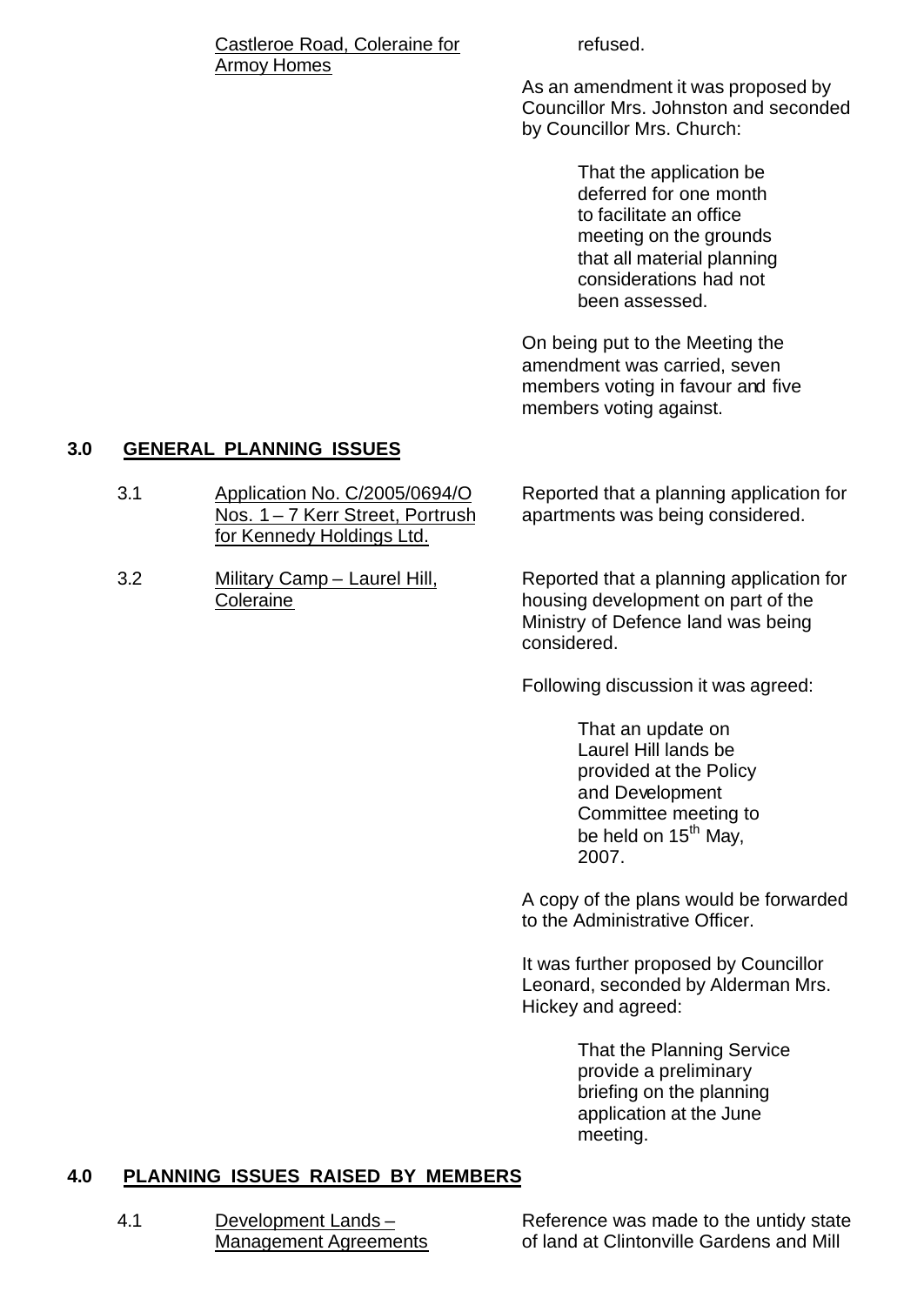|     |                               | Court, Garvagh following development.                                                                                                                                        |
|-----|-------------------------------|------------------------------------------------------------------------------------------------------------------------------------------------------------------------------|
|     |                               | On receipt of details Mr. Duffy would<br>check on management agreements<br>regarding maintenance.                                                                            |
| 4.2 | Fence - Skerries Caravan Park | An update was requested regarding the<br>fence at the Skerries Caravan Park,<br>Bushmills Road, Portrush.                                                                    |
| 4.3 | <b>Trees</b>                  | An update was requested regarding<br>progress to date concerning liaison<br>between Council's Bio-Diversity Officer<br>and Planning Officers on tree<br>preservation issues. |
| 4.4 | Former B & Q Site             | Reported that a number of retail units<br>were being constructed on this site.                                                                                               |
| 4.5 | <b>Former Hospital Site</b>   | Reported that a contamination issue<br>was being addressed before the<br>application for this site could be<br>progressed.                                                   |
| 4.6 | <b>Armstrong Medical</b>      | Following the fire at Armstrong Medical<br>it was stressed that, in relation to<br>emergency planning, potentially<br>hazardous businesses should be listed.                 |

# **5.0 OFFICE MEETINGS**

It was noted that the office meetings would be held on Friday,  $18<sup>th</sup>$  May, 2007.

# **6.0 CHAIRMAN'S REMARKS**

Councillor McLaughlin thanked the Planning Service officers for their assistance during his year as Chairman of Committee.

# **7.0 DRAFT NORTHERN AREA PLAN - SPECIFIC INFORMATION**

Consideration was given to the Report from BDP Planning (previously supplied) regarding the Draft Northern Area Plan – Site specific information for:

- (a) Ballyrashane
- (b) Kilrea

Following discussion it was agreed:

- (a) That Council withdraw the objection of Ballyrashane development limit; and
- (b) That Council submit a map of Kilrea showing general areas for growth/extension in the Garvagh Road/Edenbane Road and Bann Road areas.

# **8.0 APPLICATION NO. C/2005/0118/O**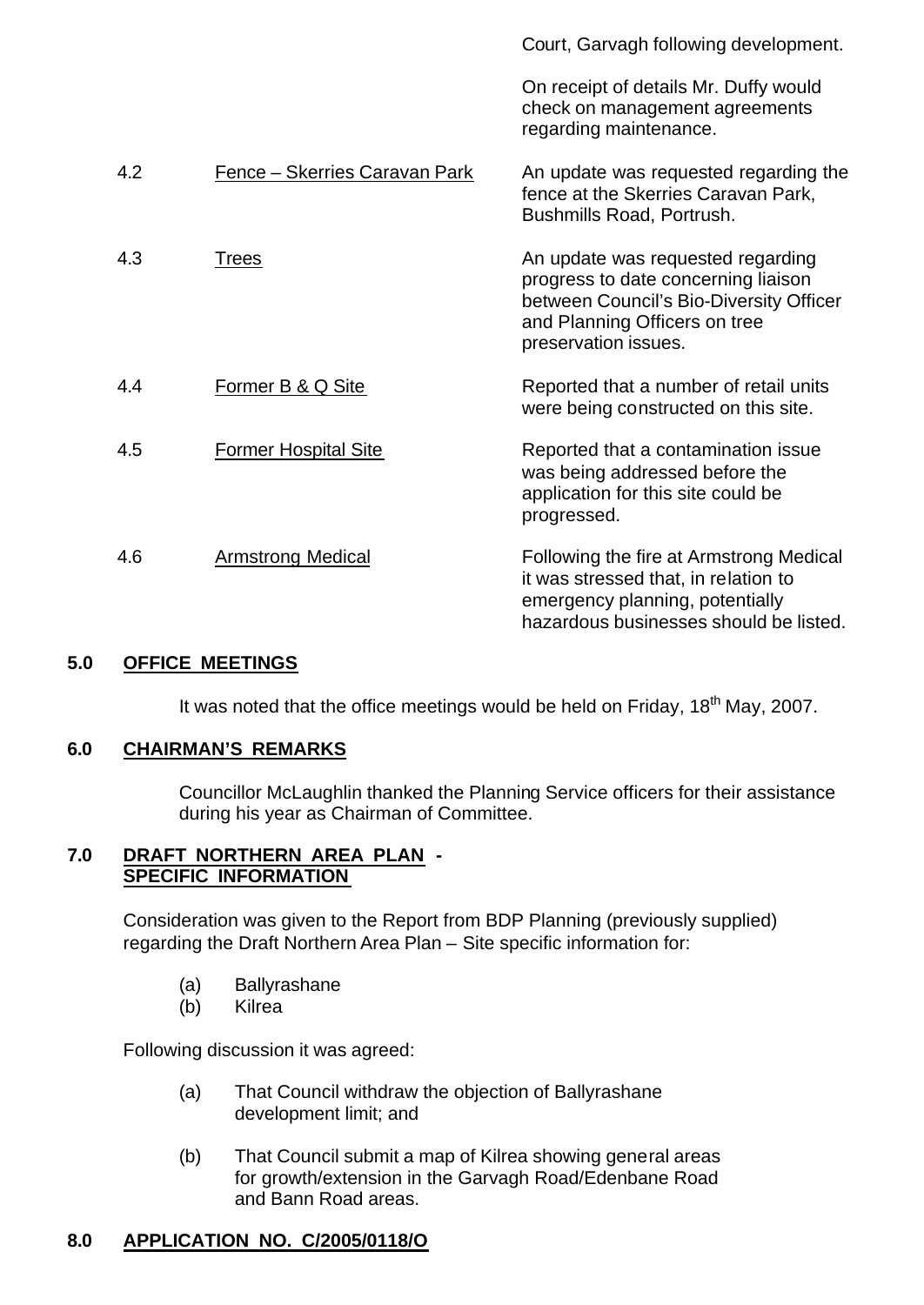# **SITE FOR RESIDENTIAL DEVELOPMENT AT CASTLEROE ROAD OFF LOWER PADDOCKS**

Read letter from the Planning Service informing Council of the Department's Additional Draft Refusal Reason in relation to the above planning appeal. Noted.

#### **9.0 PLANNING APPEALS COMMISSION - FOUR LUXURY LOG CABINS FOR SELLING FISHING HOLIDAYS (FARM DIVERSIFICATION) AT RHEE FARM, 138 CURRAGH ROAD, AGHADOWEY FOR JOHN AND EDITH SKUCE**

Read letter from the Planning Appeals Commission advising members that the above appeal would be dealt with by written representation with an accompanied site visit procedure.

Written submissions to be received by  $4.00$  p.m. on  $5<sup>th</sup>$  June, 2007 and the site visit will take place at Rhee Farm on 11<sup>th</sup> June, 2007 at 10.30 a.m.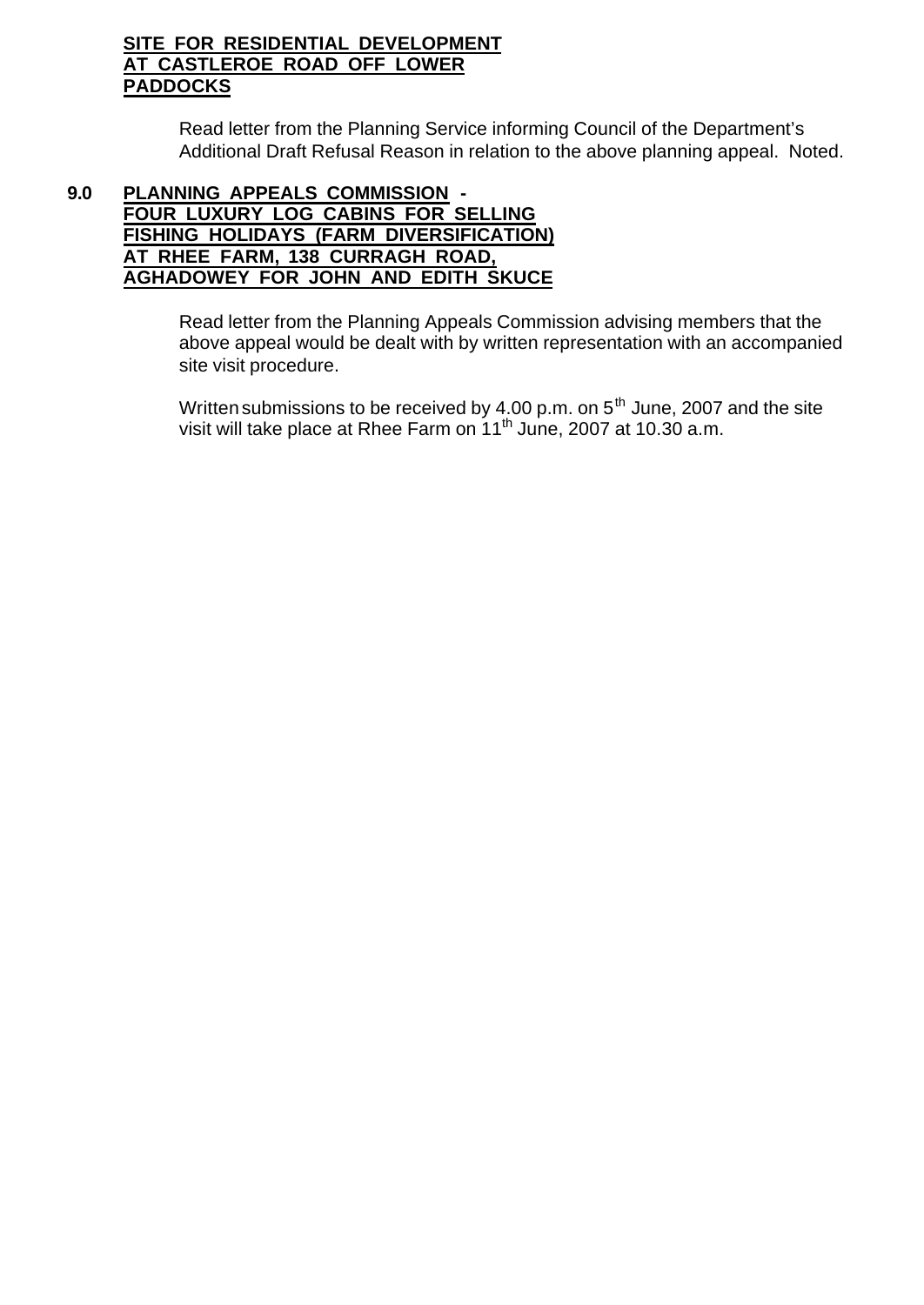#### **POLICY AND DEVELOPMENT COMMITTEE**

# **15th May, 2007.**

| <b>Present:</b>                                             | Councillor E. A. Johnston (Mrs.), in the Chair                                                                                                                                                                                                                                               |                                                                                                               |  |
|-------------------------------------------------------------|----------------------------------------------------------------------------------------------------------------------------------------------------------------------------------------------------------------------------------------------------------------------------------------------|---------------------------------------------------------------------------------------------------------------|--|
|                                                             | The Deputy Mayor, Councillor E. P. Fielding (Mrs.)                                                                                                                                                                                                                                           |                                                                                                               |  |
|                                                             | Aldermen                                                                                                                                                                                                                                                                                     |                                                                                                               |  |
| E. T. Black (Mrs.)<br>W. T. Creelman<br>M. T. Hickey (Mrs.) |                                                                                                                                                                                                                                                                                              | D. McClarty<br>(Items $1.0 - 4.3$ )<br>W. J. McClure                                                          |  |
|                                                             | Councillors                                                                                                                                                                                                                                                                                  |                                                                                                               |  |
|                                                             | D. D. Barbour<br>O. M. Church (Mrs.)<br>A. S. Cole<br>J. J. Dallat<br>T. J. Deans<br>(Items $1.0 - 4.3$ )<br><b>B.</b> Fitzpatrick                                                                                                                                                           | S. Gilkinson<br>N. F. Hillis<br><b>B.</b> Leonard<br>G. L. McLaughlin<br>A. McQuillan<br>(Items $1.0 - 4.2$ ) |  |
| <b>Officers in</b><br><b>Attendance:</b>                    | Town Clerk and Chief Executive, Director of Corporate<br>Services, Director of Leisure Services (Items 1.0 - 4.0), Head<br>of Administrative Services, Economic Development Manager<br>(Items 1.0 – 4.3), Community Development Manager (Items<br>$1.0 - 4.2$ ) and Administrative Assistant |                                                                                                               |  |
| Also in<br>Attendance:                                      | Neil Holland, Sales and Marketing Manager and Eric<br>Cosgrove, Firmus Energy (Item 1.0); Mrs. J. Honeyford and<br>Mr. R. Hodges, Coleraine District LOL No. 2 (Item 2.0)                                                                                                                    |                                                                                                               |  |
| <b>Apologies:</b>                                           | The Mayor and Councillor McPherson                                                                                                                                                                                                                                                           |                                                                                                               |  |

#### **1.0 FIRMUS ENERGY - UPDATE**

The Chairman welcomed Mr. Holland and Mr. Cosgrove, to the meeting. The representatives updated members on Firmus Energy's current works and plans for Coleraine, advised on pricing structure and highlighted some proven environmental benefits from the use of natural gas.

During a period of discussion, the representatives answered members' questions and clarified various issues.

The Chairman thanked the representatives for their informative presentation, following which they withdrew.

# **2.0 COLERAINE FESTIVAL - 7 TH -12TH JULY, 2007**

The Director of Leisure Services updated members on Council's funding requirements in relation to its Good Relations Strategy and reported on the N.I. Events Company's independent assessment of the Coleraine Festival 2006. The Town Clerk and Chief Executive also advised that the Local Government Auditor had received a complaint,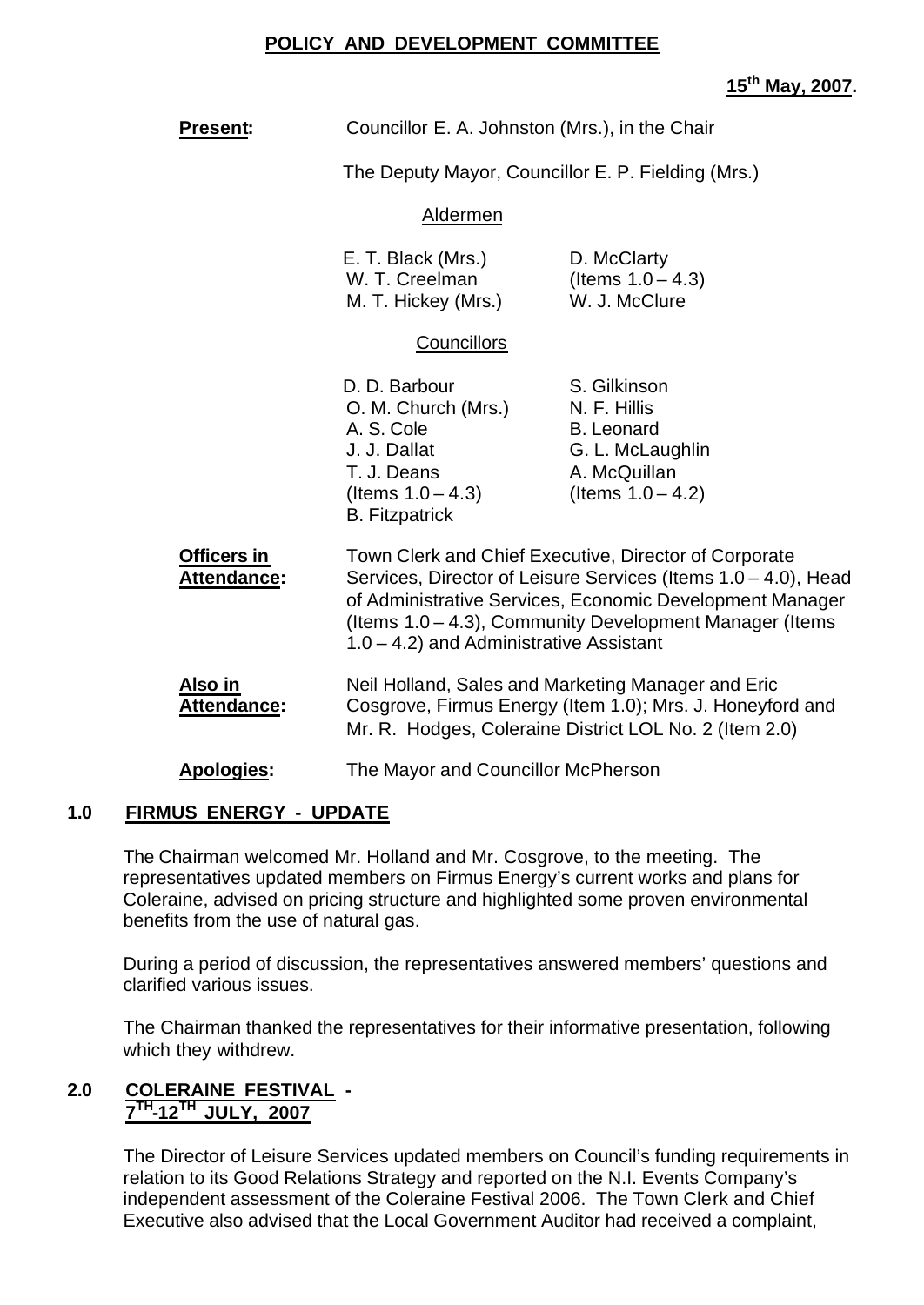which had been responded to in full, in relation to Council's contribution to the 2006 event.

The Chairman then welcomed Mrs. Honeyford and Mr. Hodges, from the Festival Committee, to the meeting. The representatives outlined the proposed programme of events and costings for the 2007 Festival and requested financial support.

Extensive discussion ensued during which the representatives answered members' questions.

On a request by Alderman Mrs. Hickey, the Director of Leisure Services agreed to provide her with a copy of the N.I. Events Company's evaluation of the 2006 Festival.

It was then proposed by Alderman McClarty and seconded by Alderman Mrs. Hickey:

- (i) That the members of the Festival Committee meet with Council officers to consider in depth the proposals and costings and that a report be brought back, as soon as possible, to a future meeting of Council.
- (ii) That Council support the request for funding, in principle, with the final figure to be advised following the joint discussions.

After further discussion, the following addendum was made to the proposal.

(iii) That the members of the Festival Committee, along with Council officers, examine the possibility of creating a three year package of support.

The proposal was then recommended to Council.

#### **3.0 CORPORATE SERVICES REPORT**

The Report of the Director of Corporate Services was considered (previously supplied).

Matters arising:

3.1 Loan Sanction Approvals Recommended:

That borrowing approval be sought in respect of the undernoted projects:

£

| (i)    | Peter Thompson Hall                            | 600,000 |
|--------|------------------------------------------------|---------|
| (ii)   | <b>Portballintrae Community Centre</b>         | 400,000 |
| (iii)  | <b>Coleraine West Community Centre</b>         | 350,000 |
| (iv)   | The Crescent, Portstewart                      | 500,000 |
| (v)    | <b>Beach Lifeguard Equipment</b>               | 77,000  |
| (vi)   | Roll on, Roll off Skip Service Units           | 86,000  |
| (vii)  | Anti-Bird Roofing System - Coleraine Town Hall | 23,000  |
| (viii) | <b>Cams Picnic Area Refurbishment</b>          | 61,000  |
| (ix)   | Footpath Upgrading - Rugby Avenue/Mountsandel  | 54,000  |
| (x)    | Windyhall Kickabout Area                       | 68,000  |
| (xi)   | Drainage Improvements - Crescent & Kilrea      |         |
|        | <b>Soccer Pitches</b>                          | 74,000  |
|        |                                                |         |

#### 3.2 Matters for Information

3.2.1 Abstract of Accounts 2006/07 Members noted information on this topic, as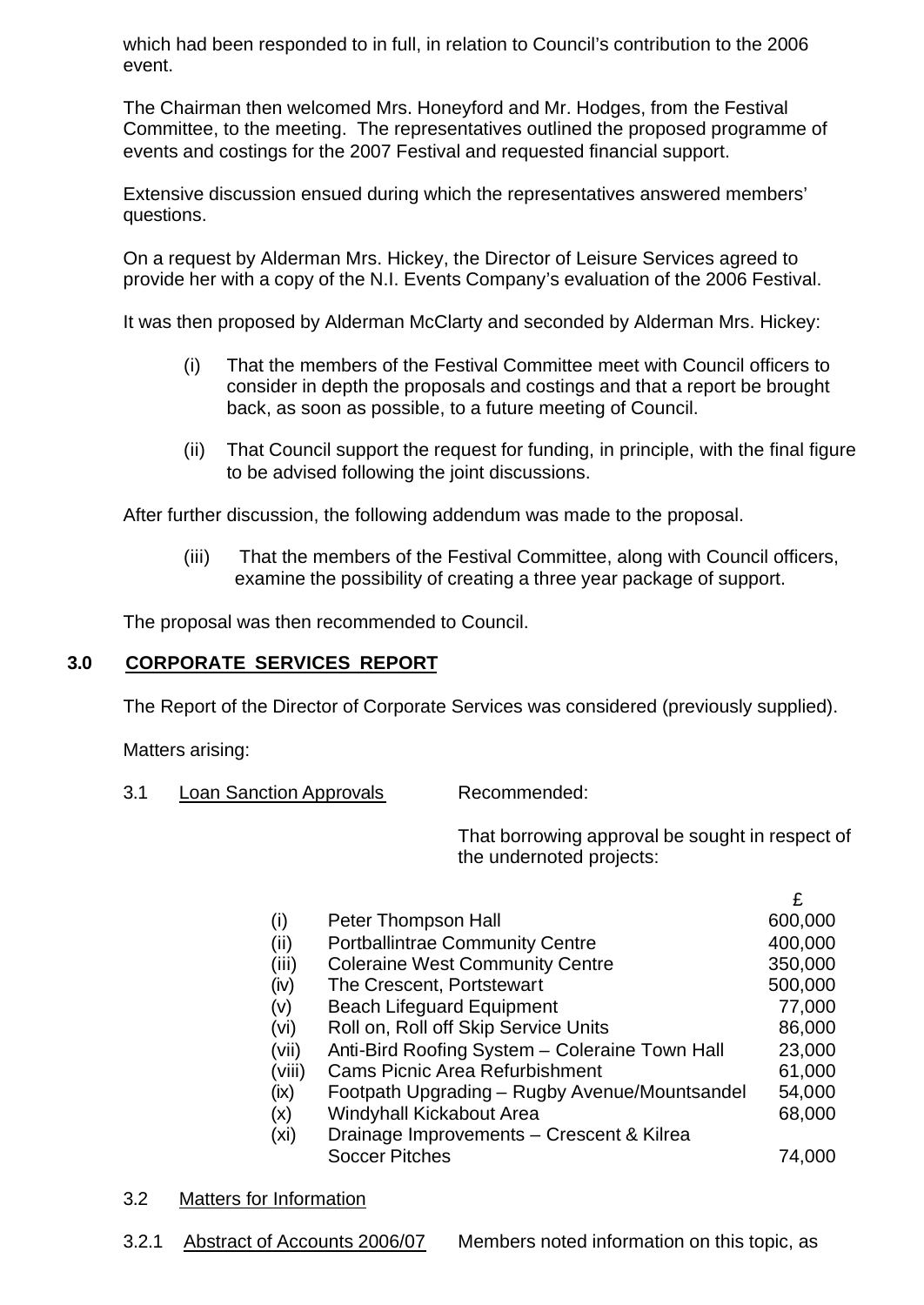| 3.2.2 | Accounts                                               | Members noted that accounts for April 2007<br>had been issued.                                                                                                      |
|-------|--------------------------------------------------------|---------------------------------------------------------------------------------------------------------------------------------------------------------------------|
|       | 3.2.3 Recruitment of Town Clerk<br>and Chief Executive | Members noted the timetable of events which<br>would follow after the closing date for<br>applications on $24th$ May, 2007 as detailed in the<br>report.            |
|       |                                                        | It was hoped to bring a report on the panel's<br>decision to the Council meeting on 26 <sup>th</sup> June,<br>2007.                                                 |
| 3.2.4 | New Appointment                                        | The following appointment had been made in<br>accordance with the Local Government Staff<br>Commission's Code of Procedures on<br><b>Recruitment and Selection:</b> |
|       |                                                        | Corporate Services Department                                                                                                                                       |

contained in the report.

Information Technology Assistant (New Post): Miss J. Winfield.

# **4.0 DEVELOPMENT SERVICES REPORT**

The Report of the Head of Development Services was considered (previously supplied).

Matters arising:

4.1 Delivery of the new Rural Consideration was given to information on this Development Programme topic, as contained in the report.

> Following discussion, it was proposed by Councillor Mrs. Church, seconded by Councillor McQuillan and recommended:

> > That Council contribute £40,000 to Collage.

4.2 Proposal for Funding Consideration was given to information on this Community Centres topic, as contained in the report.

Recommended:

That Council accept Option 2 to retain original % funding allocations, as detailed in the report, resulting in £10,300 to Garvagh, £3,605 to Glenullin and £3,605 to Boveedy.

4.3 Request for Assistance - Council is recommended to contribute up to HM Coastguard £5,000 to HM Coastguard, towards the Joint Search and Rescue Competition on Saturday 23rd June, 2007.

# **5.0 LAND AND PROPERTY**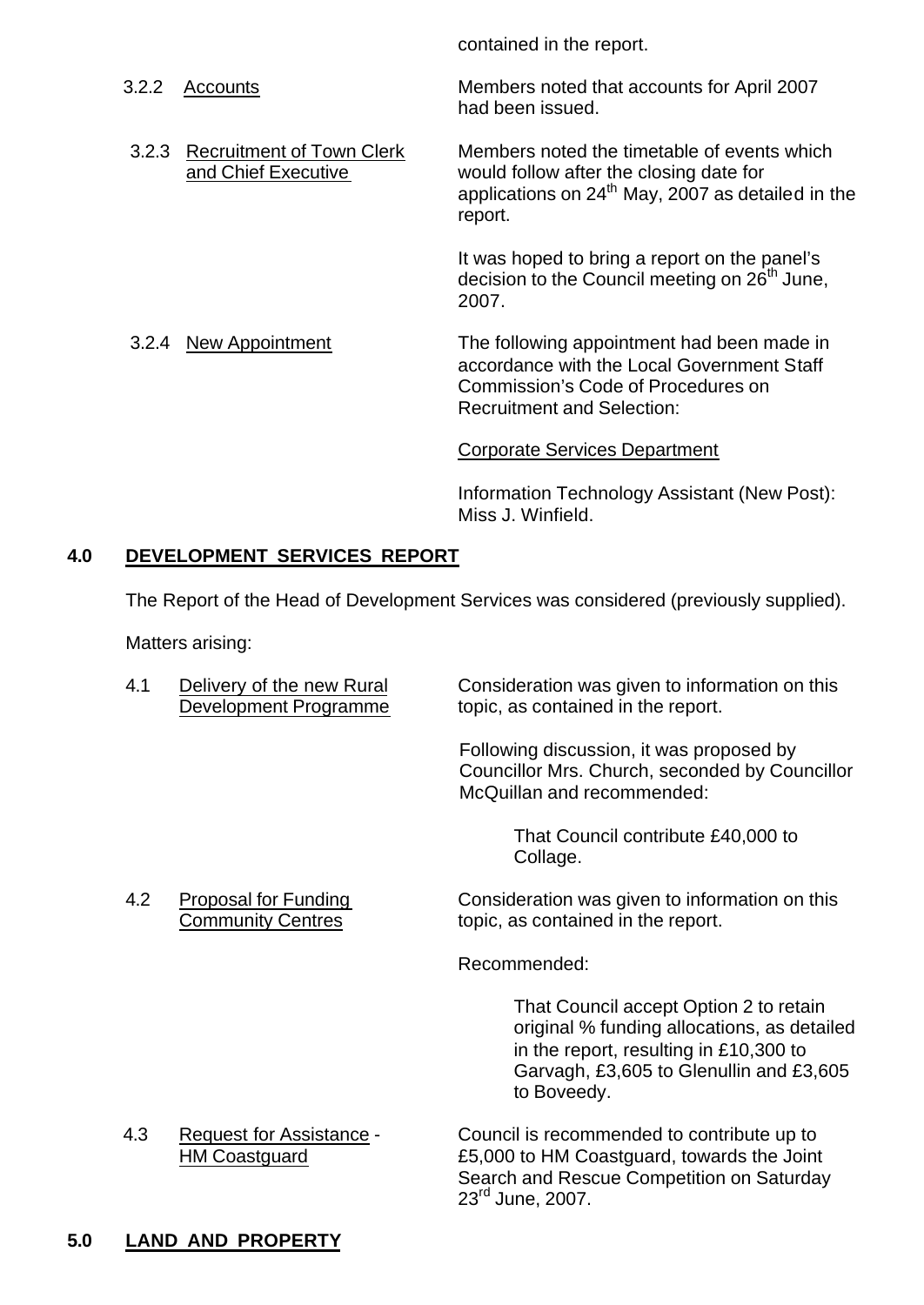Consideration was given to the report of the Head of Administrative Services on Land and Property (previously supplied).

| 5.1 | Land at Laurel Hill                  | The Head of Administrative Services presented<br>a breakdown of ownership for major sites at this<br>location.                                  |
|-----|--------------------------------------|-------------------------------------------------------------------------------------------------------------------------------------------------|
|     |                                      | Noted.                                                                                                                                          |
| 5.2 | Mobile Shop – Whiterocks<br>Car Park | Consideration was given to a request to allow a<br>mobile vehicle to operate as a specialist shop<br>from Council's car park at the Whiterocks. |
|     |                                      | Recommended:                                                                                                                                    |
|     |                                      | That Council approve this request and<br>that the opportunity be advertised in the<br>local papers.                                             |

5.3 Garage and Lookout Council is recommended to accept the Sites – Castlerock Coastguard's offer of buildings at this location, at no cost to Council.

#### **6.0 ANNUAL MEETING - NOMINATIONS/ APPOINTMENTS**

Consideration was given to the report of the Town Clerk and Chief Executive (previously supplied).

After some discussion, it was proposed by Alderman McClure and seconded by Councillor Mrs. Fielding:

That consideration of the report be adjourned to the Council Meeting on 22<sup>nd</sup> May, 2007.

On being put to the meeting, the proposal was recommended with eleven votes for and one against.

In response to a request for information, the Town Clerk and Chief Executive would provide a breakdown of party representation for the current year.

#### **7.0 PATHFINDING CONFERENCE IN FLANDERS AND THE SOMME - 14TH -17TH SEPTEMBER, 2007**

Read letter dated 20<sup>th</sup> April, 2007 from Paddy Harte, Project Director, A Journey of Remembering, Island of Ireland Partnership (previously supplied).

Recommended:

That Aldermen Creelman and Mrs. Hickey represent Council at this conference.

#### **8.0 FUTURE OF PORTSTEWART POLICE STATION**

Read letter from Chief Inspector Thompson, Area Commander, PSNI advising